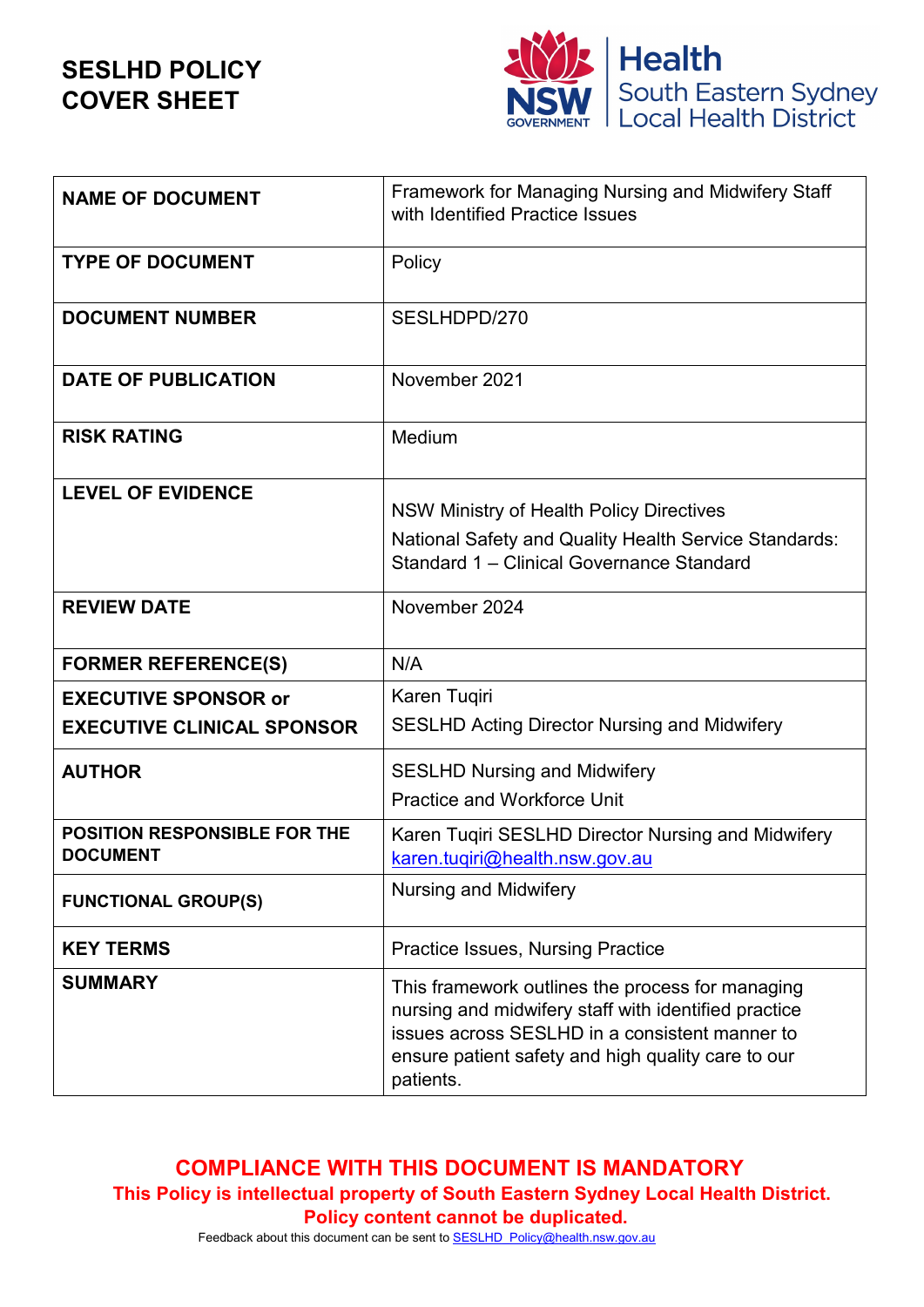## **Framework for Managing Nursing and Midwifery SESLHDPD/270 Staff with Identified Practice Issues**

#### **1. POLICY STATEMENT**

Performance development is a process that occurs between all staff and their manager and is an ongoing cycle of planning and reviewing performance. [SESLHDPR/415](https://www.seslhd.health.nsw.gov.au/policies-and-publications/functional-group/100) Performance and Talent Procedure [i](https://www.seslhd.health.nsw.gov.au/policies-and-publications/functional-group/100)s the resource used to support this process. At any stage during the performance development cycle a practice issue may be identified.

SESLHD is committed to providing performance management, guidance and support to all nursing and midwifery staff experiencing practice issues. This Framework has been developed to provide a clear and structured approach to manage and support nursing and midwifery staff who are identified as performing below the expected standard.

This framework does not apply to matters relating to breaches of the Code of Conduct, serious ongoing performance problems or disciplinary matters as defined within [NSW](https://www1.health.nsw.gov.au/pds/Pages/doc.aspx?dn=PD2018_031) Ministry of Health Policy - [PD2018\\_031 Managing Misconduct.](https://www1.health.nsw.gov.au/pds/Pages/doc.aspx?dn=PD2018_031)

Deviations from the framework can only occur following consultation between relevant facility staff and NMPWU staff or their delegate.

A flowchart of this framework is included in [Appendix 1.](#page-17-0)

#### **2. Definitions**

| <b>AHPRA</b>                 | Australian Health Practitioner Regulation Agency                                                                                                                                                                                                                                                                                                   |
|------------------------------|----------------------------------------------------------------------------------------------------------------------------------------------------------------------------------------------------------------------------------------------------------------------------------------------------------------------------------------------------|
| Assessor                     | An RN or RM who fulfils the criteria as set out in SESLHDBR/038<br>Framework for Managing Nursing and Midwifery Staff with Identified<br><b>Practice Issues</b>                                                                                                                                                                                    |
| <b>CNE/CME</b>               | <b>Clinical Nurse / Midwifery Educator</b>                                                                                                                                                                                                                                                                                                         |
| <b>Direct</b><br>Supervision | "Is when the supervisor is actually present and personally observes,<br>works with, guides and directs the person who is being supervised."<br><b>NMBA 2016</b>                                                                                                                                                                                    |
| DON&M                        | Director of Nursing and Midwifery                                                                                                                                                                                                                                                                                                                  |
| EAP                          | <b>Employee Assistance Program</b>                                                                                                                                                                                                                                                                                                                 |
| <b>EN</b>                    | <b>Enrolled Nurse</b>                                                                                                                                                                                                                                                                                                                              |
| Impaired nurse               | A nurse, midwife or student is described as impaired if he or she has a<br>physical or mental impairment, disability, condition or disorder<br>(including substance abuse or dependence) that detrimentally affects<br>or is likely to detrimentally affect their capacity to practise his or her<br>profession. NSW Nursing and Midwifery Council |

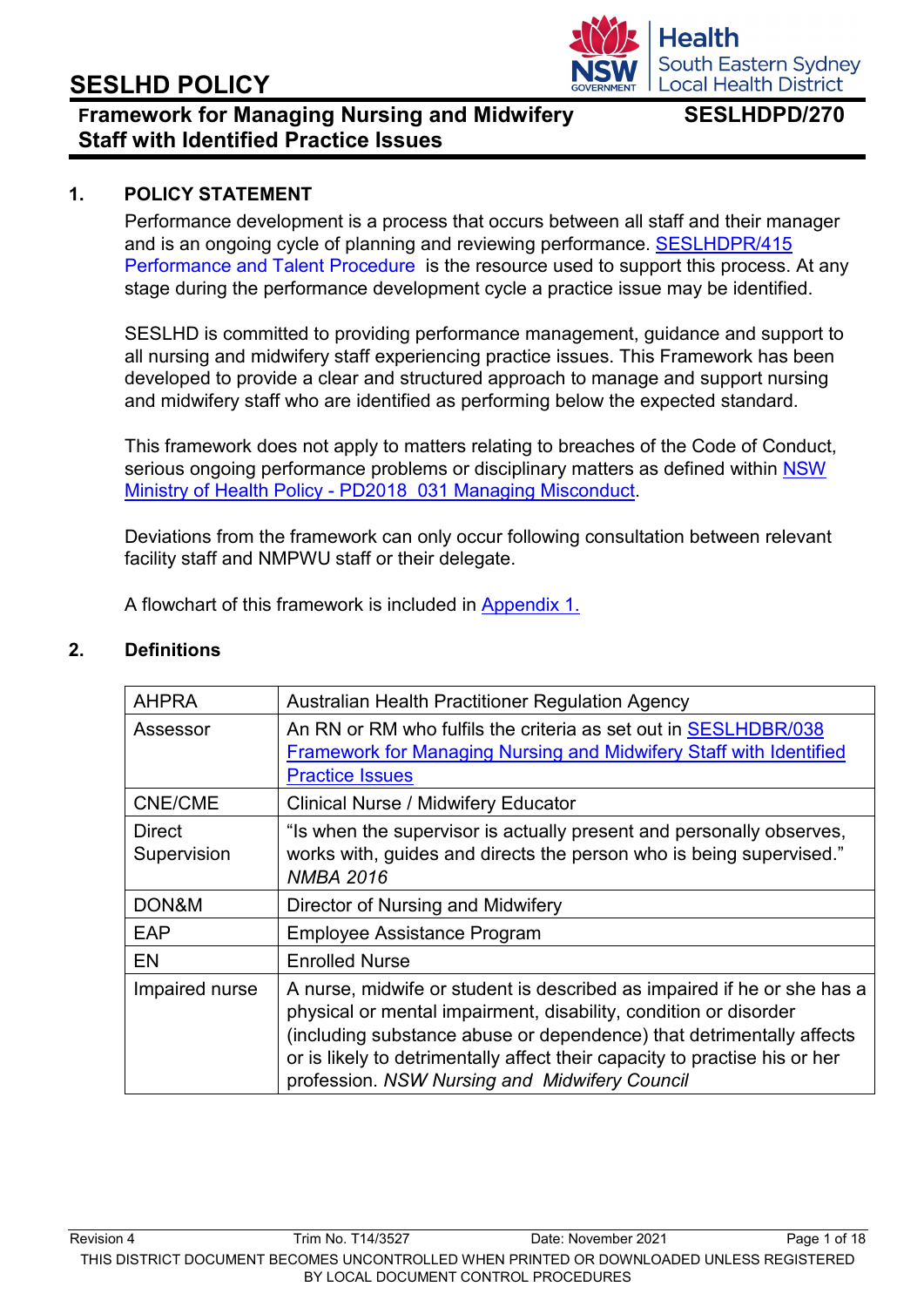#### Revision 4 Trim No. T14/3527 Date: November 2021 Page 2 of 18 THIS DISTRICT DOCUMENT BECOMES UNCONTROLLED WHEN PRINTED OR DOWNLOADED UNLESS REGISTERED BY LOCAL DOCUMENT CONTROL PROCEDURES

# **SESLHD POLICY**

Indirect  $\sim$ 

# **Framework for Managing Nursing and Midwifery SESLHDPD/270 Staff with Identified Practice Issues**

| Supervision                                  | the supervised person, but does not constantly observe their activities.<br>The supervisor must be available for reasonable access. What is<br>reasonable will depend on the context, the needs of the consumer and<br>the needs of the person who is being supervised." NMBA 2016                                                   |
|----------------------------------------------|--------------------------------------------------------------------------------------------------------------------------------------------------------------------------------------------------------------------------------------------------------------------------------------------------------------------------------------|
| <b>LHD DNM</b>                               | Local Health District Director of Nursing and Midwifery                                                                                                                                                                                                                                                                              |
| Line Manager                                 | The staff member's immediate Nursing / Midwifery Unit Manager or<br>Nursing / Midwifery Manager                                                                                                                                                                                                                                      |
| N/ME                                         | Nurse / Midwifery Educator                                                                                                                                                                                                                                                                                                           |
| N/MM                                         | Nurse / Midwifery Manager                                                                                                                                                                                                                                                                                                            |
| <b>National</b><br>Standards for<br>Practice | The National Standards for Practice / guide the assessment of<br>competence against the Nursing and Midwifery Board of Australia<br>standards for practice for registered nurses, enrolled nurses, nurse<br>practitioners and midwives to assess performance to obtain and retain<br>registration as a nurse or midwife in Australia |
| <b>NMPWU</b>                                 | Nursing and Midwifery Practice and Workforce Unit                                                                                                                                                                                                                                                                                    |
| <b>NSWNMA</b>                                | <b>NSW Nurses and Midwives Association</b>                                                                                                                                                                                                                                                                                           |

### **3**. **STEPS FOR MANAGING STAFF WITH IDENTIFIED PRACTICE ISSUES**

[PD2018\\_031 Managing Misconduct](https://www1.health.nsw.gov.au/pds/Pages/doc.aspx?dn=PD2018_031)

NUM/MUM Nursing Unit Manager / Midwifery Unit Manager

Staff Staff Nurse or midwife with identified practice issue

RN/M Registered Nurse / Midwife

The steps in the following framework may vary according to the identified practice issue and the progress of the staff member. It is critical the staff member is provided with constant feedback and support as part of this process. The Line Manager should also be provided with support and feedback in relation to their management of the process.

Support person  $\vert A$  support person may be a fellow employee or a union representative.

Their role is as described in [NSW Ministry of Health Policy](https://www1.health.nsw.gov.au/pds/Pages/doc.aspx?dn=PD2018_031) Directive [-](https://www1.health.nsw.gov.au/pds/Pages/doc.aspx?dn=PD2018_031)

The SESLHD Nursing and Midwifery Practice and Workforce Unit (NMPWU) must be consulted when staff are commenced on the framework to provide support, advice and governance. [The People and Culture Business Partnering and Employee Relations](http://seslhdweb.seslhd.health.nsw.gov.au/People_and_Culture/People_and_Culture_Directory/contacts_was.asp)  [Team a](http://seslhdweb.seslhd.health.nsw.gov.au/People_and_Culture/People_and_Culture_Directory/contacts_was.asp)nd Managers of Education may also provide advice, guidance and support to managers, education staff or Directors of Nursing involved in the framework.

In extenuating circumstances timeframes may require variation within this framework. Consultation must occur prior to adjustment of timeframes between relevant facility staff and NMPWU or their delegate.

"Is when the supervisor works in the same facility or organisation as

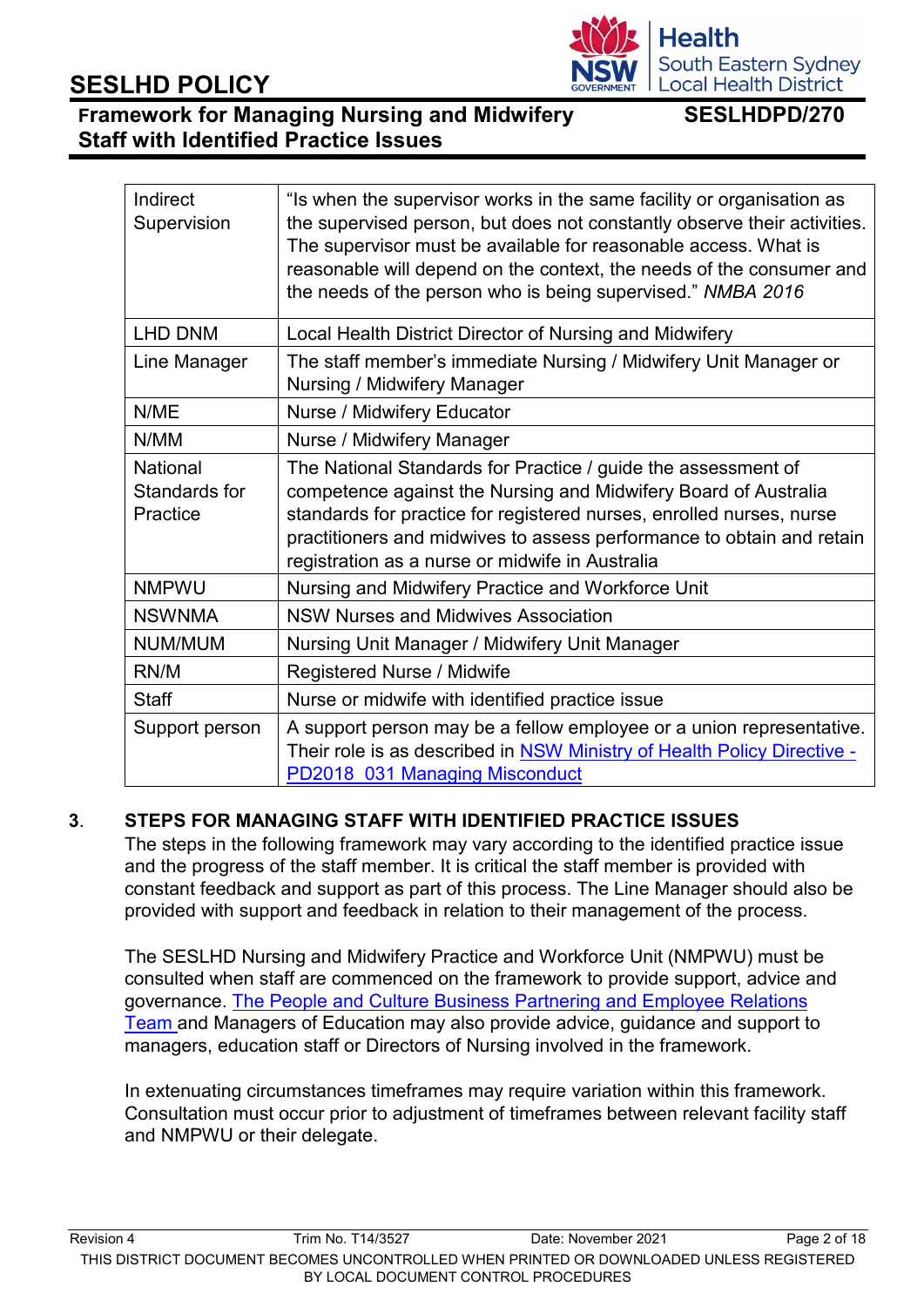# **Framework for Managing Nursing and Midwifery SESLHDPD/270 Staff with Identified Practice Issues**

**South Eastern Sydney Local Health District** 

**Health** 

### **Step 1 - Identify issue / problem with practice**

The Line Manager must make a clinical judgement about the staff member's practice based on all the evidence available. The position description and relevant [Nursing and](http://www.nursingmidwiferyboard.gov.au/Codes-Guidelines-Statements/Professional-standards.aspx) [Midwifery Board of Australia Standards for Practice for the Registered Nurse, Registered](http://www.nursingmidwiferyboard.gov.au/Codes-Guidelines-Statements/Professional-standards.aspx) [Midwife or Enrolled Nurse](http://www.nursingmidwiferyboard.gov.au/Codes-Guidelines-Statements/Professional-standards.aspx) must be used as the benchmark / standard for practice.

To determine the direction of action to be taken the Line Manager must:

- Investigate and assess the key evidence
- Complete the SESLHD risk assessment tool
- Confidentially discuss the findings with their Line Manager if unsure of action to be taken.
- Confidentially discuss the findings with relevant Business Partner or Employee Relations Consultants if unsure of action to be taken.

### *What is Evidence?*

The evidence may include but is not limited to:

- Poor standard of clinical care
- Reported incident/s
- Reported near miss/es
- Patient complaint/s
- Complaint/s from carer / family
- Staff report/s of poor performance
- Staff member unable to meet ward / unit proficiencies within an accepted timeframe
- Observed unsafe practice
- Poor communication.

#### **Note:**

- The facility DONM must be notified of any staff member who requires formal assessment based on the National Standards for Practice
- If a staff member with an identified practice issue resigns at any stage during the management process, or their practice is found to be unsafe, the facility DONM is to be notified. Depending on the significance of the practice issue/s the facility DONM may notify the Local Health District Director Nursing and Midwifery (LHD DNM), General Manager and Australian Health Practitioner Regulation Agency (AHPRA)
- If the evidence indicates the staff member may be impaired, the facility DONM is to be notified. The facility DONM will then notify the General Manager, LHD DNM, and the [Nursing and Midwifery Council of NSW](https://www.nursingandmidwiferycouncil.nsw.gov.au/)
- If a notification to AHPRA is required at any time, the facility DONM is responsible for preparing all relevant documentation (evidence and brief) for submission to the LHD DNM. The LHD DNM will then forward all documentation to the Chief Executive
- The staff member must be advised if any of the above processes are enacted.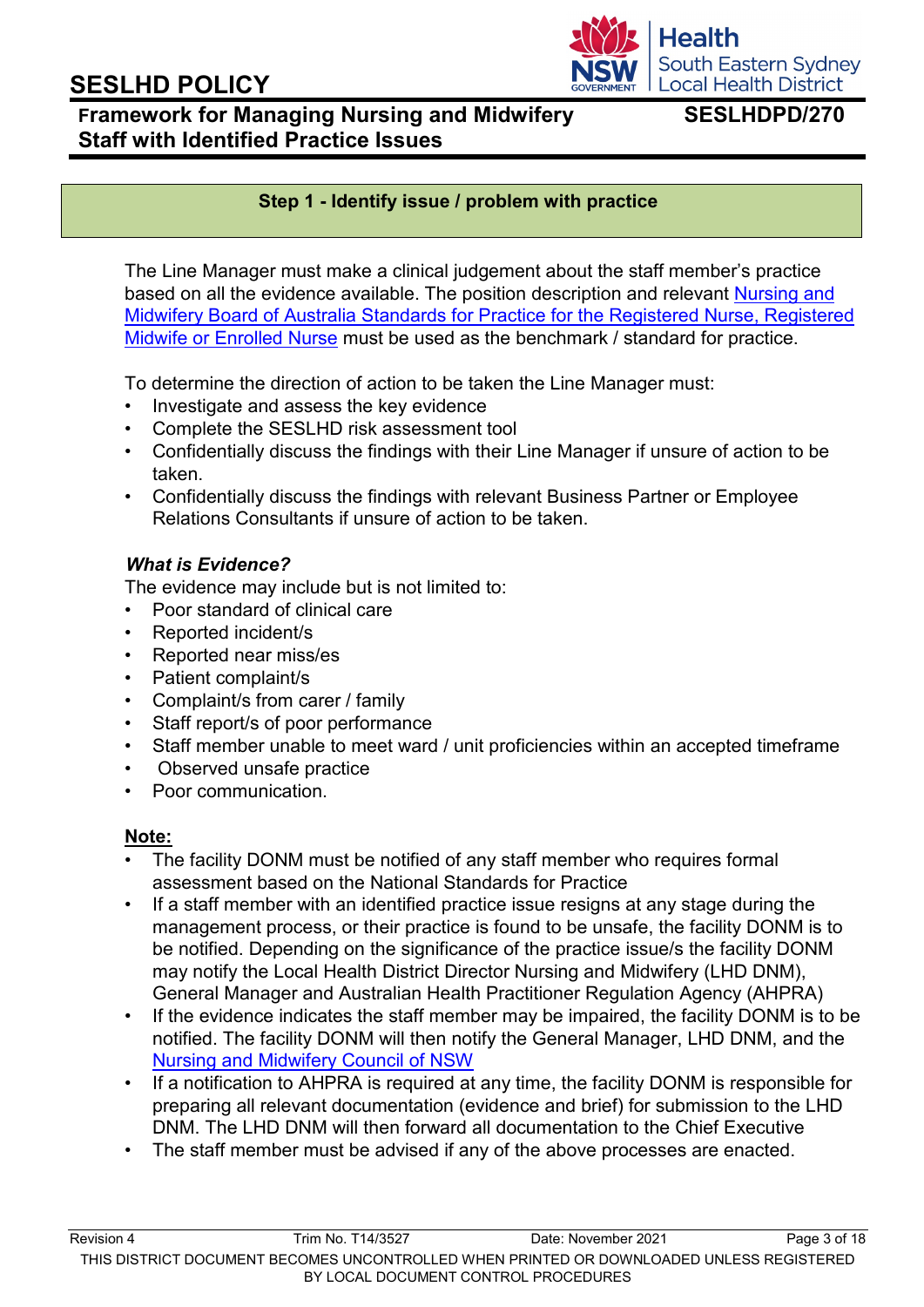## **Local Health District Framework for Managing Nursing and Midwifery SESLHDPD/270 Staff with Identified Practice Issues**

South Eastern Sydney

**Health** 

### **Step 2 - Initial review meeting**

An initial meeting is to be held between the Line Manager, staff member, and other relevant personnel which may include the N/ME, CN/ME or RN/RM. This meeting provides an opportunity to discuss the documented evidence with the staff member. The staff member must be given the option of having an appropriate support person present.

The objectives of this meeting are to:

- Inform the staff member of the concerns regarding their practice
- Give the staff member an opportunity to comment on the evidence
- Discuss the need for an education and development plan that addresses the practice issue/s identified
- Collaboratively develop and agree on an education and development plan.

The Line Manager's responsibilities and actions:

- To advise the staff member in writing about the initial meeting, the education and development plan and the follow up meeting [\(Template Letter 1\)](http://seslhnweb/Forms_and_Templates/Templates/NM.asp)
- To provide the staff member with the SESLHD self [assessment tool](http://seslhnweb/Forms_and_Templates/Forms/default.asp) based on the National Standards for Practice
- To complete the [SESLHD Risk Assessment Tool](http://seslhdweb.seslhd.health.nsw.gov.au/Forms_and_Templates/Forms/default.asp#Nursing_and_Midwifery) to support the decision making process and determine the level of supervision (direct or indirect), the staff member requires during this period
- To discuss strategies to support the staff member which may include supportive rostering and/or allocation of a designated mentor / preceptor
- To ensure the education and development plan includes agreed timeframes, actions and people responsible
- To ensure the education and development plan supports the practice area/s identified as contravening the required / expected standard/s of the relevant National Standards for Practice
- To ensure the staff member has access to the relevant position description, National Standards for Practice and this framework
- To notify the relevant nursing / midwifery manager/s and keep them updated of the staff member's progress
- To ensure the staff member receives structured regular feedback, support and coaching
- To offer Employee Assistance Program (EAP) counselling to all SESLHD staff involved in the process
- To advise staff member that support and advice may be available from professional bodies such as NSWNMA
- To ensure notes from each meeting are documented, validated by all present signing and copies made available to those present
- To maintain confidentiality throughout the entire process.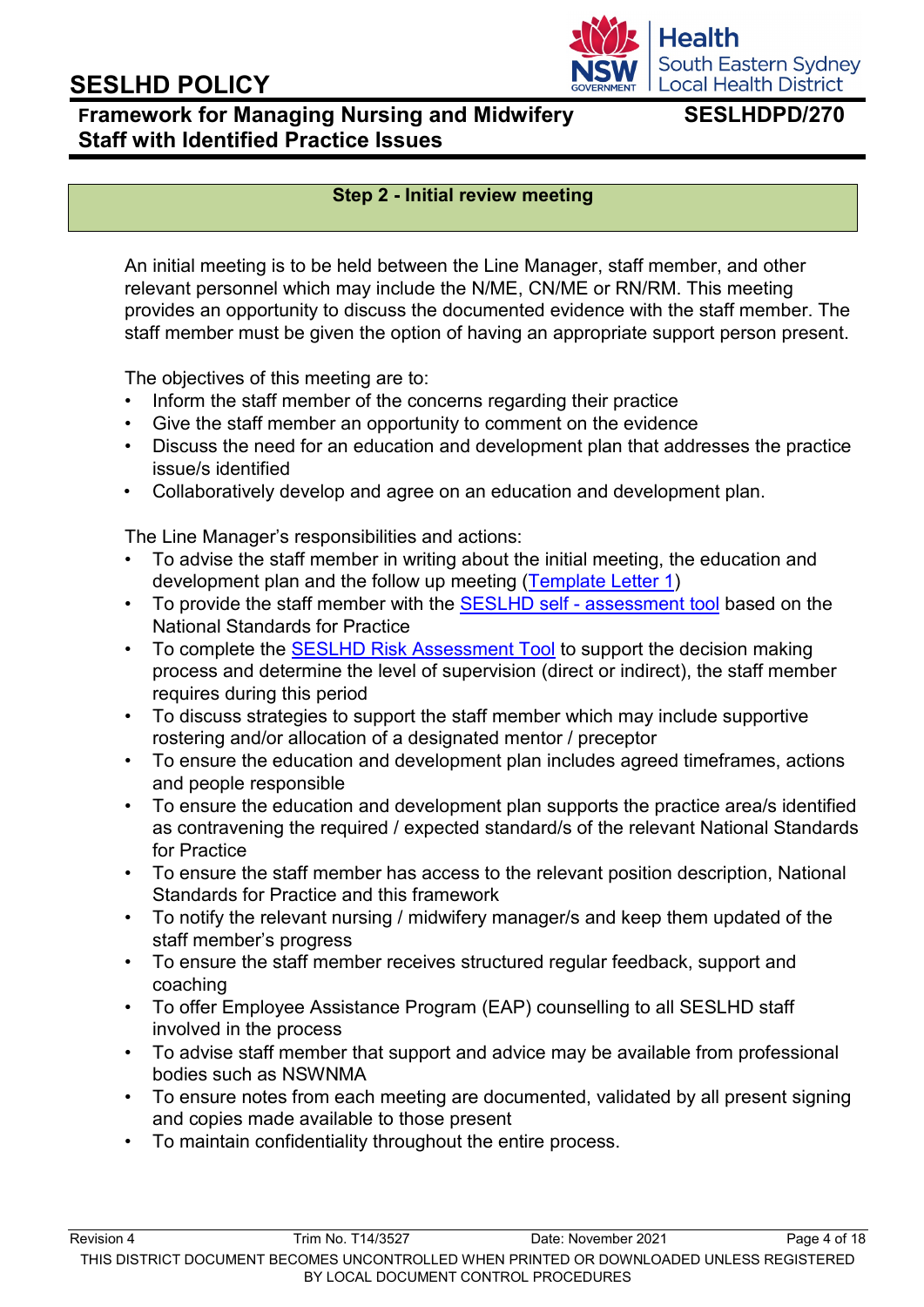

## **Framework for Managing Nursing and Midwifery SESLHDPD/270 Staff with Identified Practice Issues**

**Step 3 - Implement education and development plan for up to three weeks**

Objectives of the three weeks:

The staff member's responsibilities and actions:

- To work within the agreed supportive strategies e.g. supportive rostering
- To complete and provide a signed/dated self-assessment within one week to ensure strategies to address identified learning needs are included in the education and development plan
- To work within the agreed education and development plan
- To accept ongoing constructive feedback and participate in structured support and coaching.

The Line Manager's responsibilities and actions:

- All facts and evidence of the staff member's progress including all incidents, education and support provided must be objectively and chronologically documented on the [SESLHD documentation tool or education and development plan](http://seslhnweb/Forms_and_Templates/Forms/default.asp)
- To ensure all documentation is collated by designated supervising staff who been made aware it may be used as evidence
- To ensure the staff member receives structured regular feedback, support and coaching
- If at any stage the staff members practice is considered to be high risk, they are to be managed in accordance with [NSW Ministry of Health Policy -](https://www1.health.nsw.gov.au/pds/Pages/doc.aspx?dn=PD2018_031) PD2018 031 Mana[g](https://www1.health.nsw.gov.au/pds/Pages/doc.aspx?dn=PD2018_031)ing [Misconduct.](https://www1.health.nsw.gov.au/pds/Pages/doc.aspx?dn=PD2018_031)

#### **Step 4 - Progress review meeting – follow up**

The Line Manager must make a clinical judgement based on all the evidence from the previous three weeks about the staff member's practice which will inform the action to be taken. A follow up meeting must be held between the Line Manager, staff member, and other relevant personnel within a maximum of four weeks after the initial meeting. The staff member must be given the opportunity to have an appropriate support person present.

The objective of this meeting is:

- To discuss the outcomes and progress of the staff member's education and development plan
- To determine future actions to be taken
- To provide an opportunity for the staff member to discuss any issues / actions about their progress.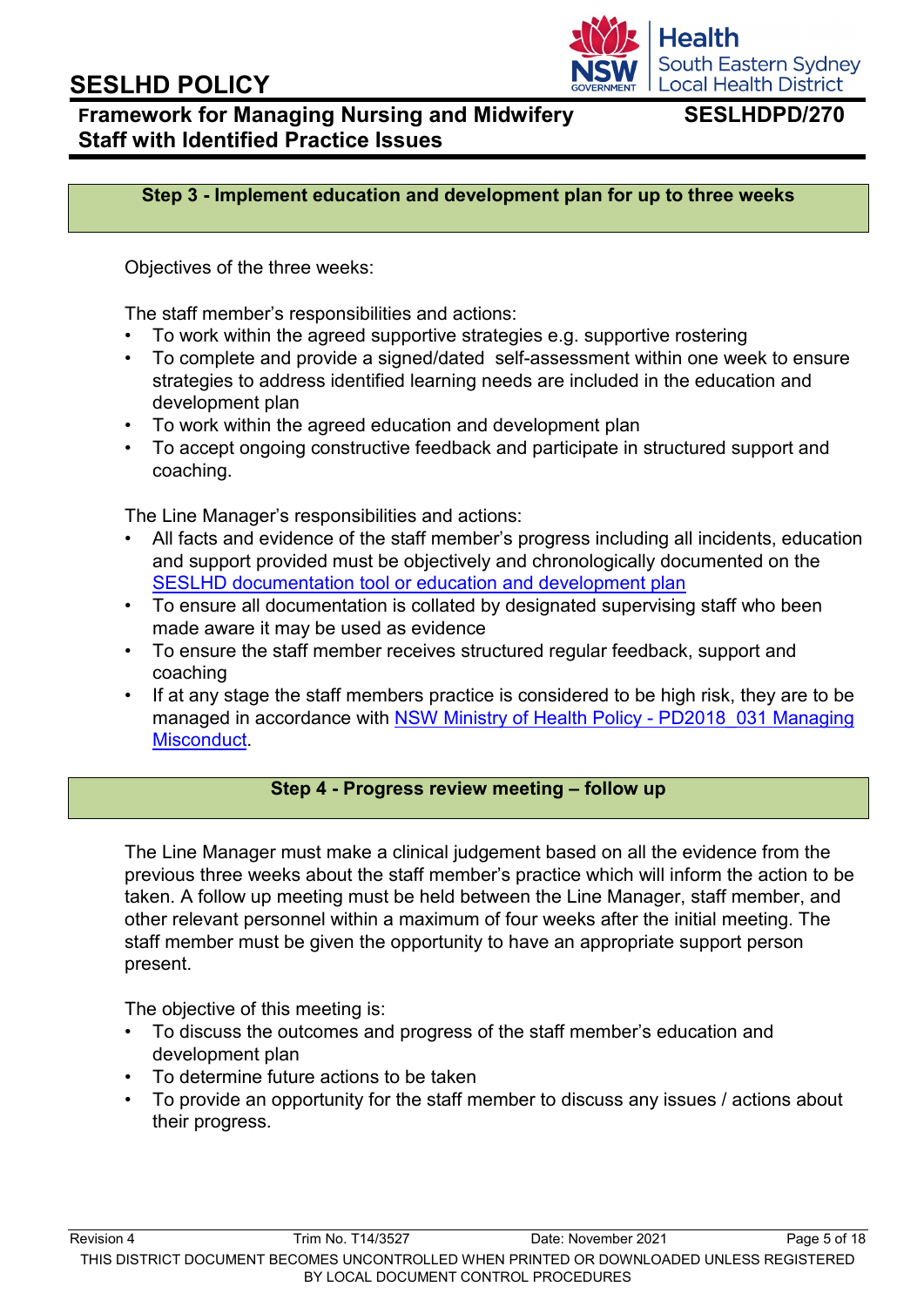## **Framework for Managing Nursing and Midwifery SESLHDPD/270 Staff with Identified Practice Issues**

**South Eastern Sydney Local Health District** 

**Health** 

The Line Manager's responsibilities and actions will be in line with one of the following three outcomes:

### **OUTCOME 1 – Practice improved**

The staff members practice has improved and their development plan is progressing well:

- The staff member will maintain their education and development plan with continued review as per the continuous performance development process cycle
- The staff member will continue to receive support and coaching as part of the cycle.

#### **OUTCOME 2 – Practice remains below expected standard**

The staff member's practice remains below expected standard and their development plan is not progressing:

The staff member will require a formal assessment based on the National Standards for Practice using the [SESLHD Nursing and Midwifery assessment tool](http://seslhnweb/Forms_and_Templates/Forms/default.asp) [f](http://seslhnweb/Forms_and_Templates/Forms/default.asp)or RNs / RMs or ENs

- The Line Manager must review the [Risk Assessment Tool](http://seslhnweb/Forms_and_Templates/Forms/default.asp) [t](http://seslhnweb/Forms_and_Templates/Forms/default.asp)o support the decision making process and determine the level of supervision (direct or indirect) the staff member requires during this period. The risk assessment must be reviewed every 30 days as a minimum
- The staff member must work under direct or indirect supervision as determined by the Line Manager, until the formal assessment is complete and recommendations enacted
- The Line Manager must discuss the staff member's progress with the relevant N/MM and facility DONM prior to the follow up meeting
- To increase the rigour of the process, decisions must be based on all sources of evidence as described in th[e](http://www.nursingmidwiferyboard.gov.au/Codes-Guidelines-Statements/Codes-Guidelines/Framework-for-assessing-national-competency-standards.aspx) [NMBA Framework for Assessing Standards for Practice](http://www.nursingmidwiferyboard.gov.au/Codes-Guidelines-Statements/Codes-Guidelines/Framework-for-assessing-national-competency-standards.aspx)
- The Line Manager must organise the formal assessment to occur within two weeks from the progress review meeting
- The formal assessment must occur on a rostered day shift
- The staff member must be notified in writing of the assessment process, including the proposed date of the assessment and the follow up meeting [\(Template Letter 2\).](http://seslhnweb/Forms_and_Templates/Templates/NM.asp)
- The staff member must reply in writing, accepting the proposed date for the assessment within 48 hours
- If not previously completed, the staff member should complete the SESLHD Self-Assessment Tool based on the National Standards for Practice and submit a signed and dated copy.
- The education and development plan may need to be revised collaboratively with relevant staff in accordance with all identified needs
- Notes from each meeting must be documented, validated by all present by signing, and copies made available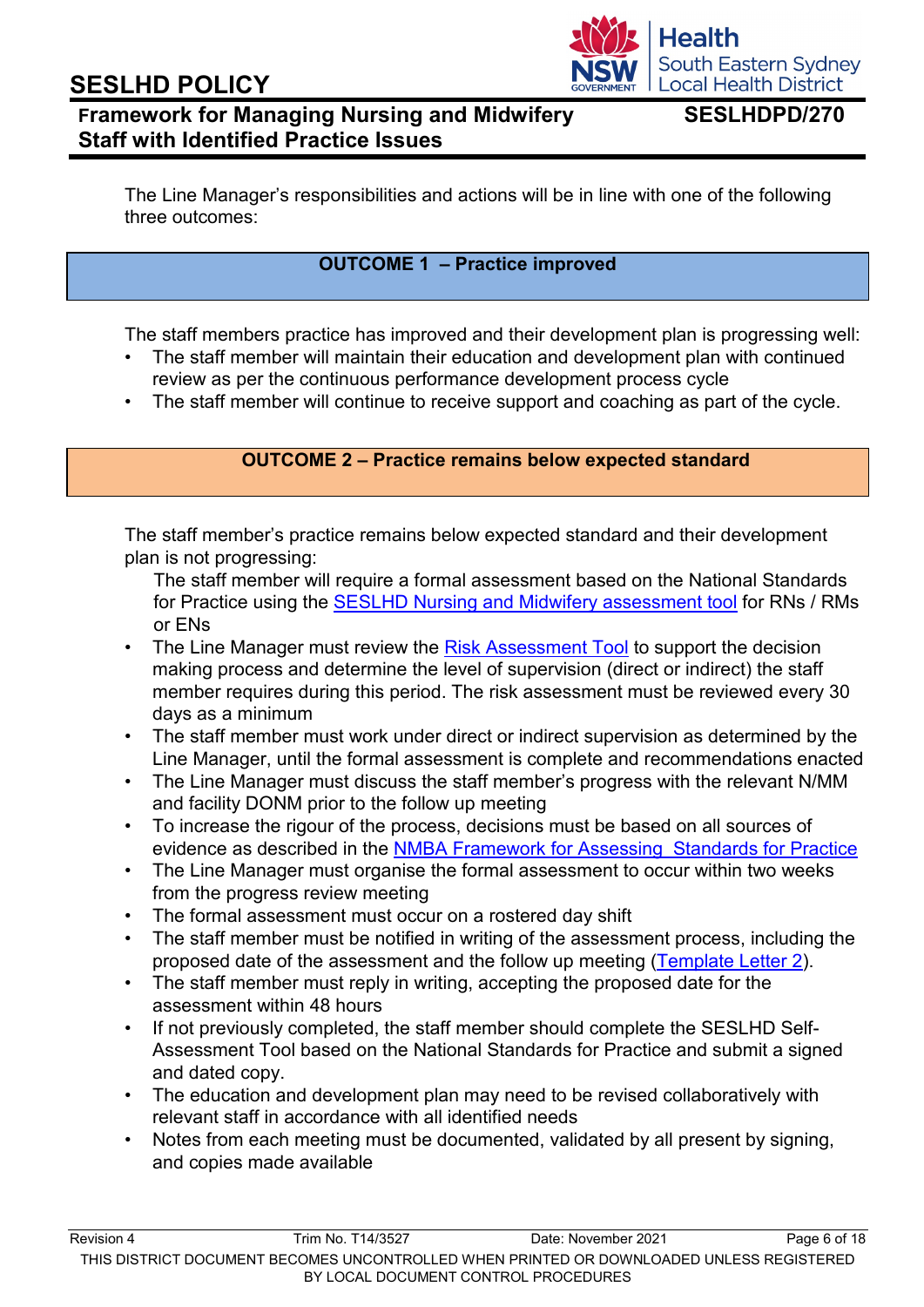#### Revision 4 Trim No. T14/3527 Date: November 2021 Page 7 of 18 THIS DISTRICT DOCUMENT BECOMES UNCONTROLLED WHEN PRINTED OR DOWNLOADED UNLESS REGISTERED BY LOCAL DOCUMENT CONTROL PROCEDURES

# **SESLHD POLICY**

## **Framework for Managing Nursing and Midwifery SESLHDPD/270 Staff with Identified Practice Issues**

- Ensure the staff member receives structured regular feedback, support and coaching
- Offer EAP counselling to all SESLHD staff involved in the process
- Advise that support and advice may be available from professional bodies such as NSWNMA
- All actions and evidence related to the staff member's progress including incidents, education and support provided must be objectively and chronologically documented on the [SESLHD documentation tool or education and development plan](http://seslhnweb/Forms_and_Templates/Forms/default.asp)
- If a staff member resigns and the recommendation was for a formal assessment, the facility DONM must be notified. Depending on the significance of the practice issue/s the facility DONM may notify the LHD DNM, General Manager and AHPRA
- If a notification to AHPRA is required, the facility DONM is responsible for preparing all relevant documentation (evidence and brief) for submission to the LHD DNM. The LHD DNM will then forward all documentation to the Chief Executive
- The staff member must be advised if any of the above processes are enacted.

### **OUTCOME 3 – Practice is considered high risk**

If the staff member is considered negligent, careless, inefficient or incompetent in the discharge of their duties, and their practice is found to be unsafe, the staff member will be managed in accordance with [NSW Ministry of Health Policy -](https://www1.health.nsw.gov.au/pds/Pages/doc.aspx?dn=PD2018_031) PD2018 031 Mana[g](https://www1.health.nsw.gov.au/pds/Pages/doc.aspx?dn=PD2018_031)ing [Misconduct.](https://www1.health.nsw.gov.au/pds/Pages/doc.aspx?dn=PD2018_031) The line manager should complete a risk assessment. The facility DONM will notify the General Manager and LHD DNM who will then notify the Chief Executive. A notification will also be made to AHPRA. In NSW, AHPRA will refer the notification to the appropriate organisation - [AHPRA Notification Form](https://www.ahpra.gov.au/Notifications/Make-a-Notification.aspx)*[.](https://www.ahpra.gov.au/Notifications/Make-a-Notification.aspx)*

### **Step 5 - Formal assessment 1**

The assessment is to be attended by a trained assessor as outlined in [SESLHDBR/038](https://www.seslhd.health.nsw.gov.au/policies-and-publications/functional-group/90) [Framework for managing staff with identified practice issues -](https://www.seslhd.health.nsw.gov.au/policies-and-publications/functional-group/90) Assessor Criteri[a.](https://www.seslhd.health.nsw.gov.au/policies-and-publications/functional-group/90) To support the reliability and validity of the assessment process, the assessor should not be from the same ward / unit or have knowledge that could inhibit an objective assessment. The assessment process embraces the notion that as an assessor, the experienced RN/M may make judgments about the standards expected of a RN/M or EN. The experienced assessor uses tacit knowledge to make global judgements about an individual's performance during an assessment. The assessor determines whether the overall performance of the RN/M or EN is safe and at a standard acceptable to maintain registration. Years of experience of the staff member being assessed should not be considered.

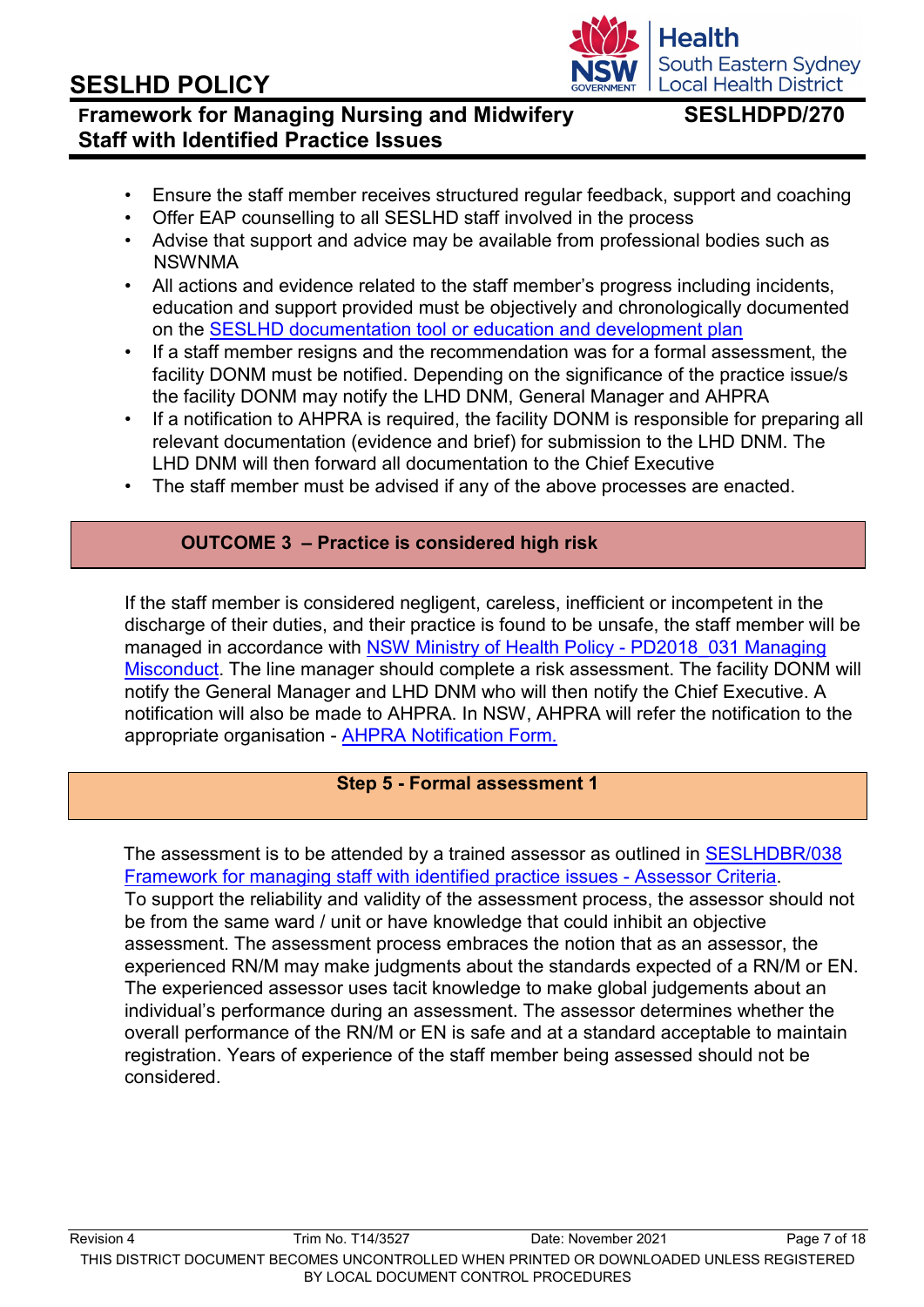

## **Framework for Managing Nursing and Midwifery SESLHDPD/270 Staff with Identified Practice Issues**

The assessment process:

- The staff member is to be assessed against the relevant NMBA RN, RM or EN National Standards for Practice
- The assessor must use the relevant SESLHD Nursing and Midwifery Assessment Tool
- The assessor must discuss the assessment process with the staff member prior to the assessment
- The assessment must occur in the ward / unit in which the staff member has been working and is fully familiar
- The assessor must ensure the environment is suitable and staff member is prepared for the assessment
- The assessment may need to be postponed in the event of unforeseen circumstances related to the assessor, staff member or environmental issues that may arise
- It is desirable for the assessor to have a level of knowledge of the specialty the staff member works in
- The assessor is to make recommendations based on evidence from the formal assessment ONLY
- The assessor must confidentially discuss the findings and recommendations from the formal assessment with an independent representative from SESLHD NMPWU or their delegate

The assessor will forward the completed SESLHD Nursing and Midwifery assessment tool (journal, evidence and summary) to the facility DONM and be available to provide further information as required

• Recommendations following the formal assessment must be decided by the facility DONM, Line Manager plus other delegated staff. Previous performance development documents which include the education and development plan and documentation tool must be considered.

### **Step 6 - Progress review meeting - post assessment 1**

- A follow up meeting will be held between the Line Manager, staff member and facility DONM or N/MM within one week of the formal assessment
- The Line Manager must review the risk assessment to support the decision making process and determine the level of supervision required for the staff member
- If recommended, the education and development plan should be reviewed and continued and a second formal assessment organised.
- The staff member must be given the opportunity to have an appropriate support person present
- The staff member must be given open and honest feedback and the opportunity to discuss the assessment outcome.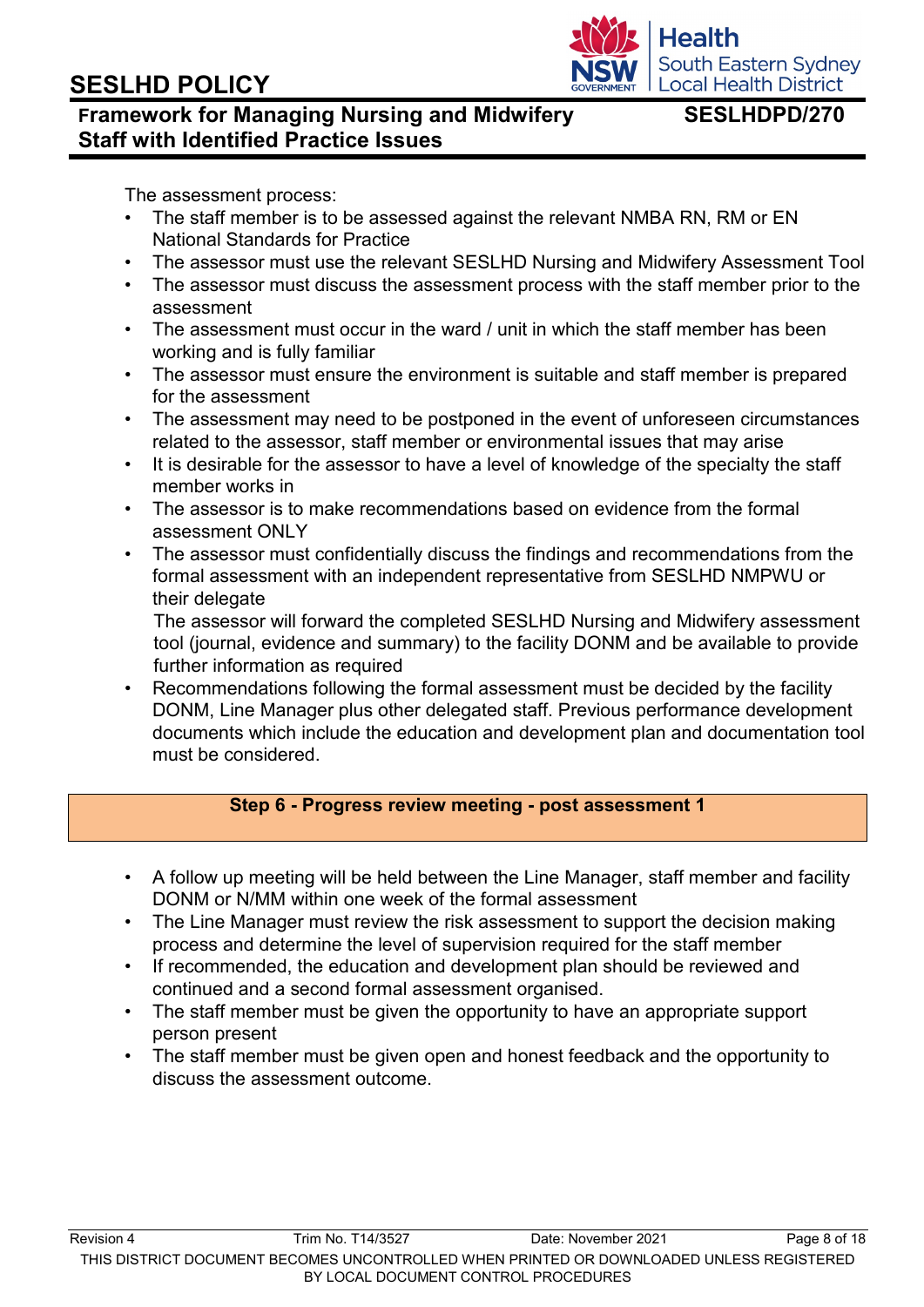# **Framework for Managing Nursing and Midwifery SESLHDPD/270 Staff with Identified Practice Issues**

South Eastern Sydney **Local Health District** 

**Health** 

The Line Manager's responsibilities and actions are in line with the following outcomes:

#### **OUTCOME 1 – Practice improved**

- If the formal assessment outcome demonstrates the staff member is practicing at the expected standard, the staff member may return to the continuous performance development process cycle with support and coaching
- The staff member will maintain their education and development plan with continued review in accordance with the continuous performance development process cycle.

#### **OUTCOME 2 – Practice remains below expected standard or outcome is inconclusive**

• There may be situations where the evidence from the formal assessment is inconclusive and clear recommendations cannot be made. If the outcome is inconclusive and does not demonstrate clearly that the staff member is practicing above or at the standard required for an RN/M or EN, the staff member will require a second formal assessment within four weeks. The staff member must work under either indirect or direct supervision as determined by the Line Manager until the second assessment is complete and recommendations enacted

If the formal assessment outcome demonstrates the staff member is practicing below the expected standard required for an RN/M or EN, the staff member will require a second formal assessment by a different assessor within four weeks. The staff member must work under direct supervision until the second assessment is complete and recommendations enacted

- The Line Manager must discuss the staff member's progress with the relevant N/MM and facility DONM prior to the follow up meeting
- To increase the rigour of the process, decisions must be based on all sources of evidence as described in the [NMBA Framework for Assessing Standards for Practice](http://www.nursingmidwiferyboard.gov.au/Codes-Guidelines-Statements/Codes-Guidelines/Framework-for-assessing-national-competency-standards.aspx)
- The Line Manager must organise the second formal assessment
- The education and development plan must be revised collaboratively with relevant staff in accordance with identified needs
- The staff member is to be notified in writing of the proposed date of the second formal assessment and follow up meeting [\(Template Letter 3\)](http://seslhnweb/Forms_and_Templates/Templates/NM.asp)
- The staff member is to reply in writing, accepting the proposed date for the assessment within 48 hours
- Notes from each meeting must be documented, validated by all present by signing, and copies made available
- Ensure the staff member receives structured regular feedback, support and coaching
- Offer EAP counselling to all SESLHD staff involved in the process
- Advise staff member that support and advice may be available from professional bodies such as NSWNMA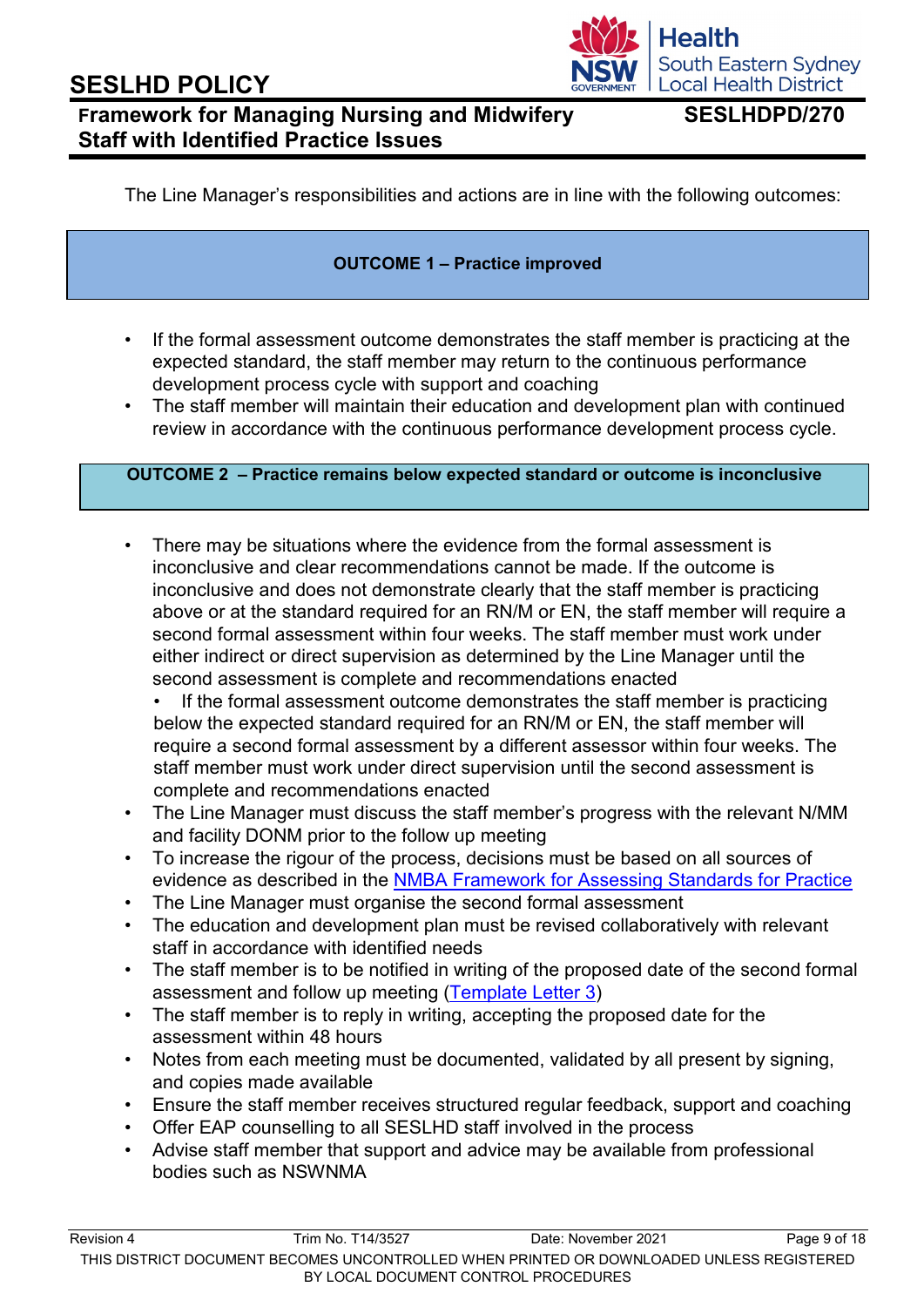#### Revision 4 Trim No. T14/3527 Date: November 2021 Page 10 of 18 THIS DISTRICT DOCUMENT BECOMES UNCONTROLLED WHEN PRINTED OR DOWNLOADED UNLESS REGISTERED BY LOCAL DOCUMENT CONTROL PROCEDURES

# **SESLHD POLICY**

## **Framework for Managing Nursing and Midwifery SESLHDPD/270 Staff with Identified Practice Issues**

- All actions and evidence related to the staff member's progress including incidents, education and support provided must be objectively and chronologically documented on the [SESLHD documentation tool or education and development plan](http://seslhdweb.seslhd.health.nsw.gov.au/Forms_and_Templates/Forms/default.asp#Nursing_and_Midwifery)
- If the staff member resigns following their first formal assessment and the recommendation was a second assessment, the facility DONM is to be notified. Depending on the significance of the practice issue/s the facility DONM may notify the LHD DNM, General Manager and AHPRA
- If a notification to AHPRA is required, the facility DONM is responsible for preparing all relevant documentation (evidence and brief) for submission to the LHD DNM. The LHD DNM will then forward all documentation to the Chief Executive
- The staff member must be advised if any of the above processes are enacted.

### **OUTCOME 3 – Practice is considered high risk**

If the formal assessment outcome demonstrates the staff member is negligent, careless, inefficient or incompetent in the discharge of their duties, and their practice is found to be unsafe, the staff member is to be managed in accordance with [NSW Ministry of Health](https://www1.health.nsw.gov.au/pds/Pages/doc.aspx?dn=PD2018_031) Policy - [PD2018\\_031 Managing Misconduct](https://www1.health.nsw.gov.au/pds/Pages/doc.aspx?dn=PD2018_031)*[.](https://www1.health.nsw.gov.au/pds/Pages/doc.aspx?dn=PD2018_031)* The Line Manager should complete a risk assessment. The DONM will notify the General Manager and LHD DNM who will then notify the Chief Executive. A notification will also be made to AHPRA. In NSW, AHPRA will refer the notification to the appropriate organisation - [AHPRA Notification Form.](https://www.ahpra.gov.au/notifications/make-a-complaint.aspx)

### **Step 7- Formal assessment 2**

The assessment is to be attended by a trained assessor as outlined in [SESLHDBR/038](https://www.seslhd.health.nsw.gov.au/policies-and-publications/functional-group/90) [Framework for managing staff with identified practice issues -](https://www.seslhd.health.nsw.gov.au/policies-and-publications/functional-group/90) Assessor Criteri[a.](https://www.seslhd.health.nsw.gov.au/policies-and-publications/functional-group/90) To support the reliability and validity of the assessment process, the assessor must be external to the ward / unit or facility. The first and second assessment must be attended by different assessors. The assessor should not have any knowledge that could inhibit an objective assessment. The assessment process embraces the notion that as an assessor, the experienced RN/M may make judgments about the standards expected of a RN/M or EN. The experienced assessor uses tacit knowledge to make global judgements about an individual's performance during an assessment. The assessor determines whether the overall performance of the RN/M or EN is safe and at a standard acceptable to maintain registration. Years of experience of the staff member being assessed should not be considered.

The assessment process:

- The staff member is to be assessed against the relevant RM, RN or EN NMBA National Standards for Practice
- The assessor must use the relevant SESLHD Nursing and Midwifery Assessment Tool

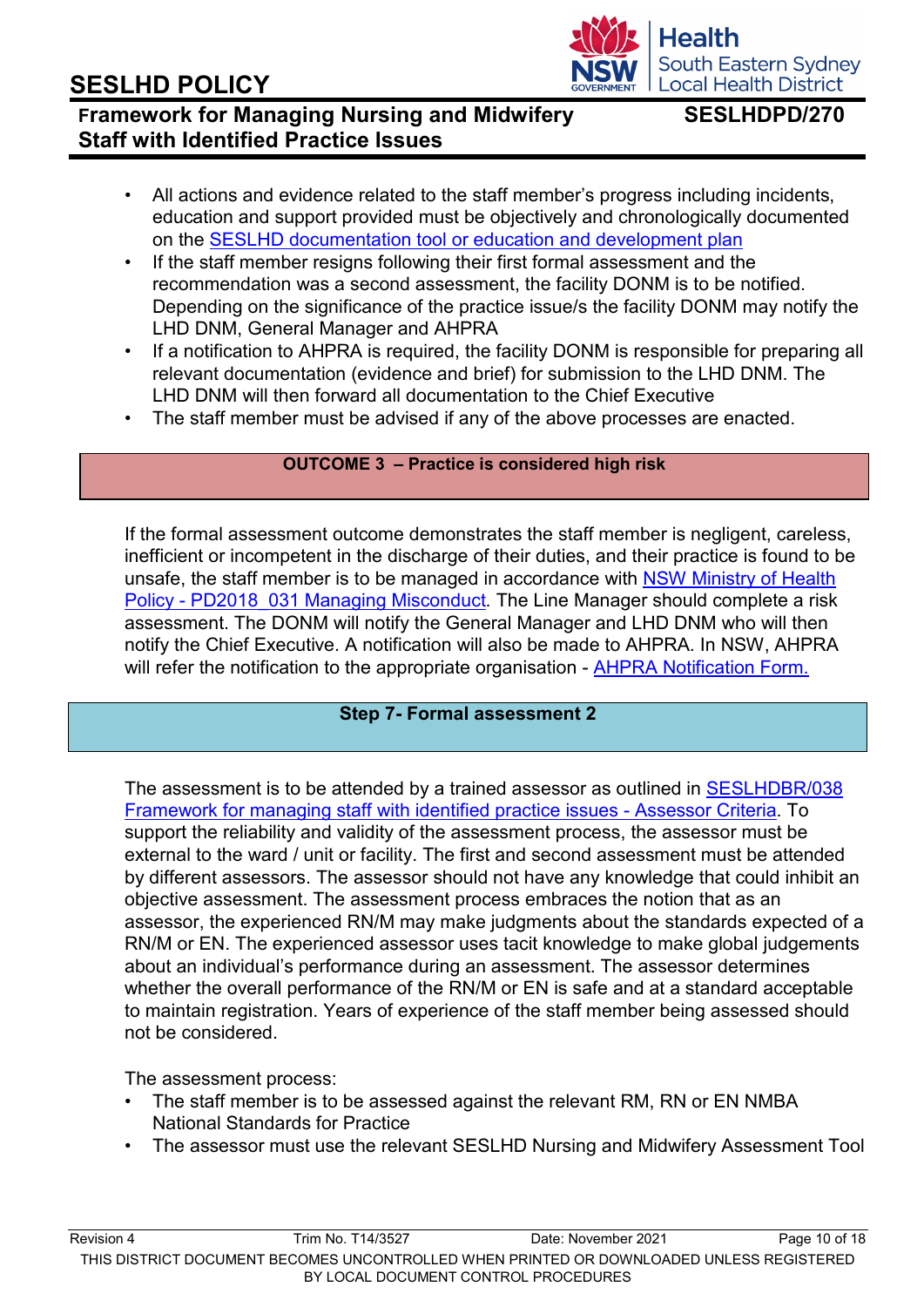### Revision 4 Trim No. T14/3527 Date: November 2021 Page 11 of 18 THIS DISTRICT DOCUMENT BECOMES UNCONTROLLED WHEN PRINTED OR DOWNLOADED UNLESS REGISTERED BY LOCAL DOCUMENT CONTROL PROCEDURES

# **SESLHD POLICY**

# **Framework for Managing Nursing and Midwifery SESLHDPD/270 Staff with Identified Practice Issues**

- The assessor must discuss the assessment process with the staff member prior to the assessment
- The assessment must occur in the ward / unit in which the staff member has been working and is fully familiar
- The assessor ensures the environment is suitable and staff member is prepared for the assessment
- The assessment may need to be postponed in the event of unforeseen circumstances related to the assessor, staff member or environmental issues that may arise
- It is desirable the assessor to have a level of knowledge of the specialty the staff member works in
- The assessor is to make recommendations based on evidence from the formal assessment ONLY
- The assessor must confidentially discuss the findings and recommendations from the formal assessment with an independent representative from SESLHD NMPWU or their delegate
- The assessor will forward the completed SESLHD Nursing and Midwifery assessment tool (journal, evidence and summary) to the facility DONM and be available to provide further information as required
- Recommendations following the formal assessment must be decided by the facility DONM, Line Manager plus other delegated staff. Previous performance development documents which include education and development plan and documentation tool must be considered.

### **Step 8 - Progress review meeting – post assessment 2**

- A follow up meeting will be held between the Line Manager, staff member and DONM or N/MM within one week of the second formal assessment
- The Line Manager must review the risk assessment to support the decision making process and to determine the level of supervision required for the staff member
- If required, planning should commence to review the education and development plan and organise a third formal assessment
- The staff member must be given the opportunity to have an appropriate support person present
- The staff member must be given open and honest feedback and the opportunity to discuss the assessment outcome.

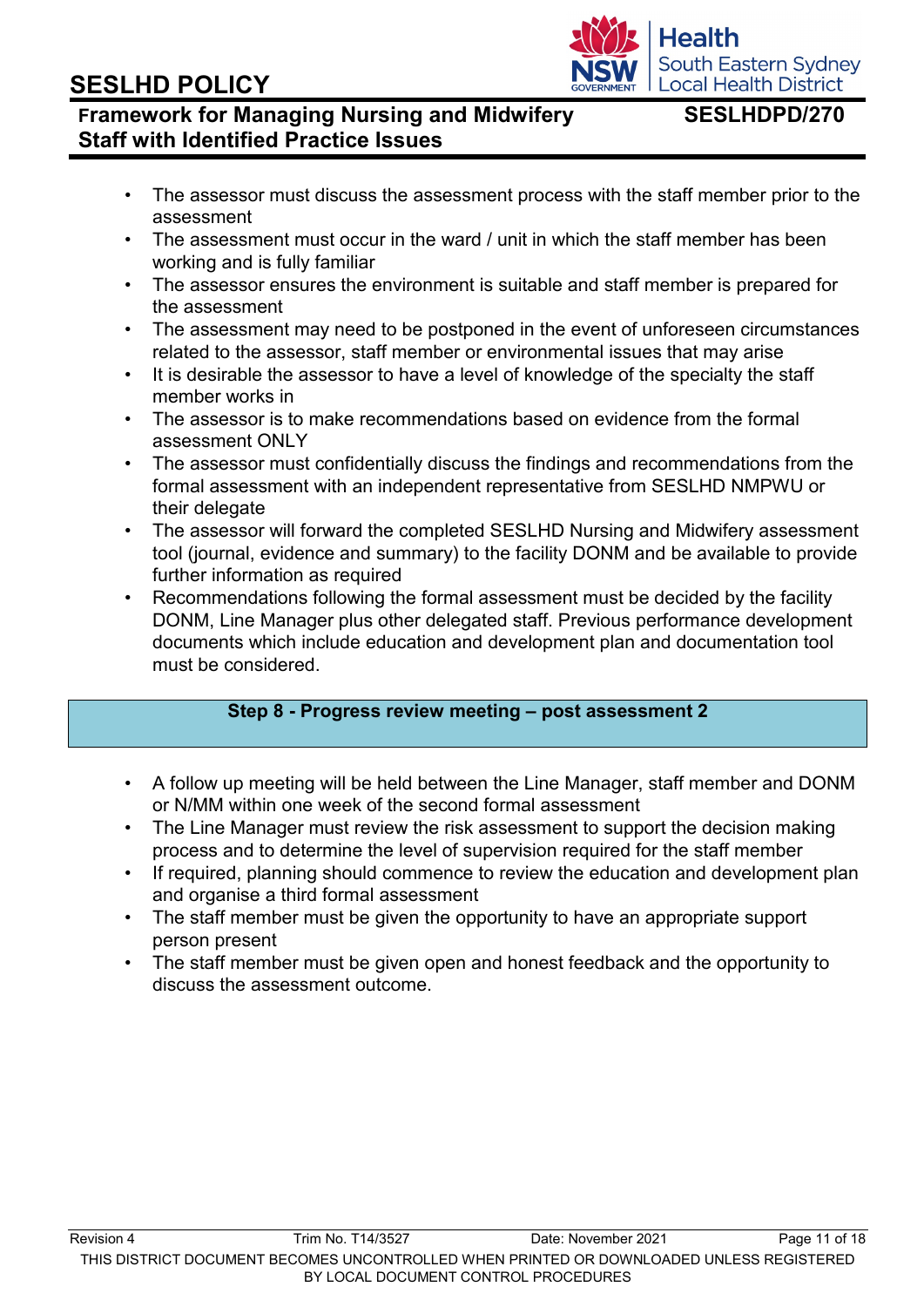# **Framework for Managing Nursing and Midwifery SESLHDPD/270 Staff with Identified Practice Issues**

**South Eastern Sydney Local Health District** 

**Health** 

The Line Manager's responsibilities and actions are in line with the following outcomes:

### **OUTCOME 1 – Practice improved**

- If the second formal assessment outcome demonstrates the staff member is practicing at the expected standard, the staff member may return to the continuous performance development process cycle with support and coaching
- The staff member will maintain their education and development plan with continued review in accordance with the continuous performance development process cycle.

#### **OUTCOME 2 – Practice remains below expected standard or outcome is inconclusive**

- There may be situations where the evidence from the formal assessment is inconclusive and clear recommendations cannot be made. If the outcome is inconclusive and does not demonstrate clearly that the staff member is practicing above or at the benchmark of an RN/M or EN, the staff member will require a third formal competency assessment within two weeks
- If the formal Standard for Practice assessment outcome demonstrates the staff member is practicing below the expected standard required for an RN/M EN, the staff member will require a third formal assessment within two weeks
- If the staff member requires a third assessment, they must work under direct supervision until the assessment is complete and recommendations enacted
- The Line Manager must discuss the staff member's progress with the relevant N/MM and facility DONM prior to the follow up meeting
- To increase the rigour of the process, decisions must be based on all sources of evidence as described in the [NMBA Framework for Assessing Standards for Practice](http://www.nursingmidwiferyboard.gov.au/Codes-Guidelines-Statements/Codes-Guidelines/Framework-for-assessing-national-competency-standards.aspx)
- The Line Manager must organise the third formal assessment to occur within two weeks from the progress review meeting
- The education and development plan must be revised collaboratively with relevant staff in accordance with identified needs
- The staff member is to be notified in writing of the proposed date of the third formal assessment and follow up meeting [\(Template Letter 4\)](http://seslhnweb/Forms_and_Templates/Templates/NM.asp)
- The staff member is to reply in writing, accepting the proposed date for the assessment within 48 hours
- Ensure the staff member receives structured regular feedback, support and coaching
- Notes from each meeting must be documented, validated by all present by signing, and copies made available
- Offer EAP counselling to all SESLHD staff involved in the process
- Advise staff member that support and advice may be available from professional bodies such as NSWNMA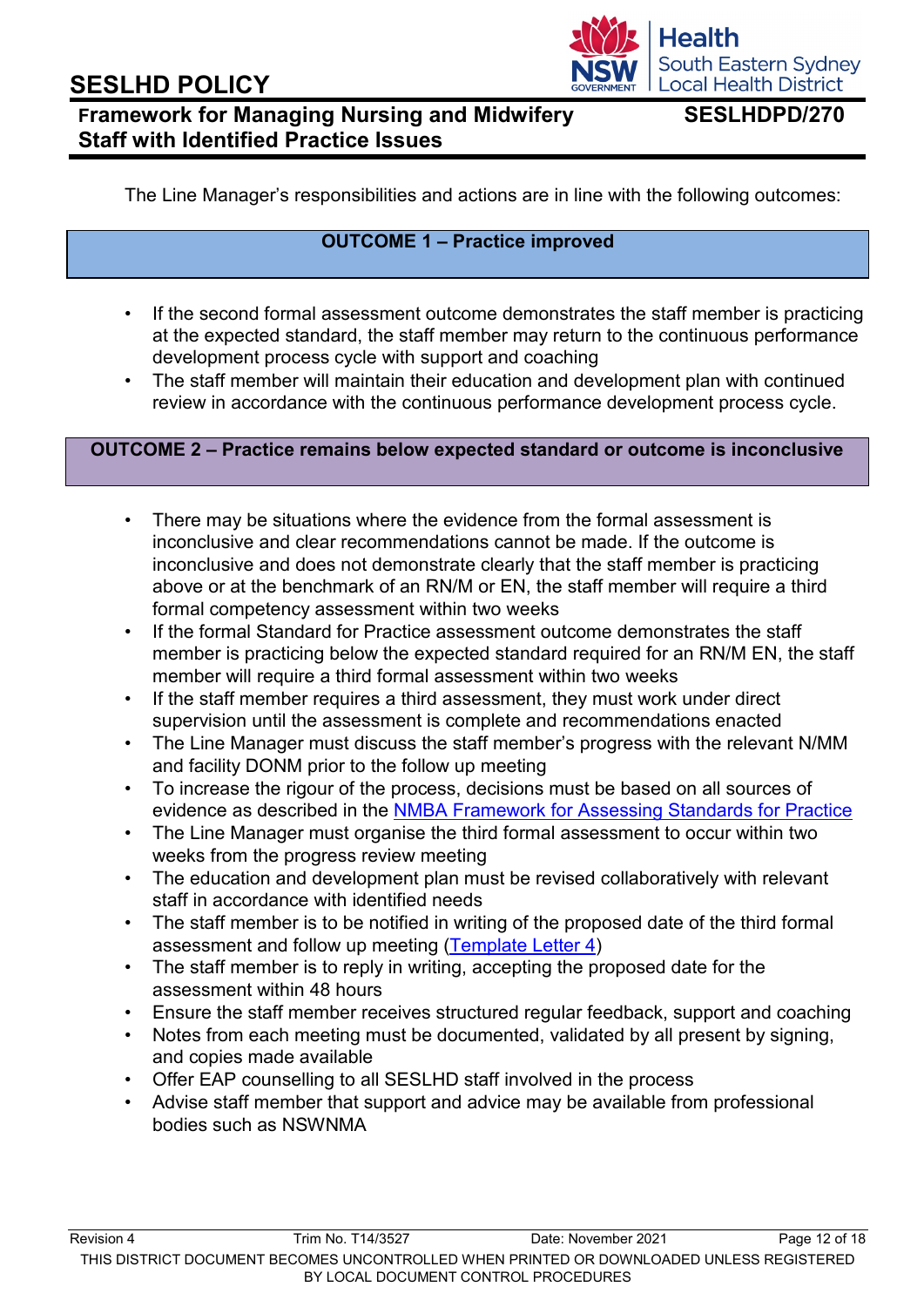#### Revision 4 Trim No. T14/3527 Date: November 2021 Page 13 of 18 THIS DISTRICT DOCUMENT BECOMES UNCONTROLLED WHEN PRINTED OR DOWNLOADED UNLESS REGISTERED BY LOCAL DOCUMENT CONTROL PROCEDURES

# **SESLHD POLICY**

## **Framework for Managing Nursing and Midwifery SESLHDPD/270 Staff with Identified Practice Issues**

- All actions and evidence related to the staff member's progress including incidents, education and support provided must be objectively and chronologically documented on the [SESLHD documentation tool or education and development plan](http://seslhnweb/Forms_and_Templates/Forms/default.asp)
- If the staff member resigns following their second formal assessment and the recommendation was a third assessment, the facility DONM is to be notified. Depending on the significance of the practice issue/s the facility DONM may notify the LHD DNM, General Manager and AHPRA
- If a notification to AHPRA is required, the facility DONM is responsible for preparing all relevant documentation (evidence and brief) for submission to the LHD DNM. The LHD DNM will then forward all documentation to the Chief Executive.

## **OUTCOME 3 – Practice is considered high risk**

If the formal assessment outcome demonstrates the staff member is negligent, careless, inefficient or incompetent in the discharge of their duties, and their practice is found to be unsafe, the staff member will be managed in accordance with [NSW Ministry of Health](https://www1.health.nsw.gov.au/pds/Pages/doc.aspx?dn=PD2018_031) Policy - PD2018 031 Managing Misconduct. The Line Manager should complete a risk assessment. The DONM will notify the General Manager and LHD DNM who will then notify the Chief Executive and a notification will be made to AHPRA. In NSW AHPRA will refer the notification to the appropriate organisation *-* [AHPRA Notification Form.](https://www.ahpra.gov.au/Notifications/Make-a-Notification.aspx)

## **Step 9 - Formal Assessment 3**

The assessment is to be attended by a trained assessor as outlined in [SESLHDBR/038](https://www.seslhd.health.nsw.gov.au/policies-and-publications/functional-group/90) [Framework for managing staff with identified practice issues -](https://www.seslhd.health.nsw.gov.au/policies-and-publications/functional-group/90) Assessor Criteri[a.](https://www.seslhd.health.nsw.gov.au/policies-and-publications/functional-group/90) To support the reliability and validity of the assessment process, the assessor must be external to the facility. The first, second and third assessment must be undertaken by different assessors. The assessor should not have any knowledge that could inhibit an objective assessment. The assessment process embraces the notion that as an assessor, the experienced RN/M may make judgments about the standards expected of a RN/M or EN. The experienced assessor uses tacit knowledge to make global judgements about an individual's performance during an assessment. The assessor determines whether the overall performance of the RN/M or EN is safe and at a standard acceptable to maintain registration. Years of experience of the staff member being assessed should not be considered.

The assessment process:

- The staff member is to be assessed against the relevant NMBA RM, RN or EN National Standards for Practice
- The assessor is to use the relevant SESLHD Nursing and Midwifery Standards for Practice Assessment Tool

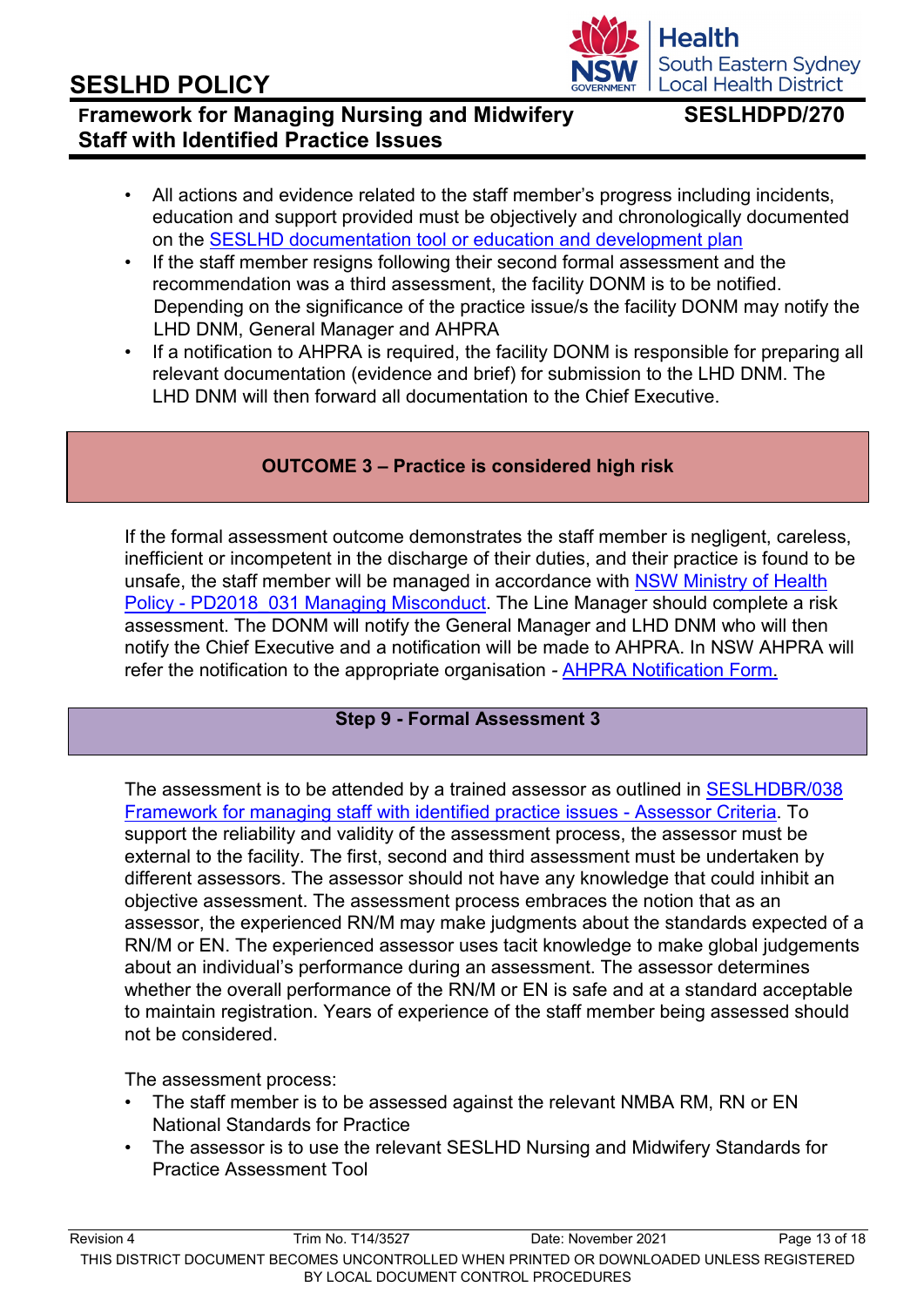# • The staff member is to maintain their education and development plan with continued review in accordance with the continuous performance development process cycle.

Revision 4 Trim No. T14/3527 Date: November 2021 Page 14 of 18 THIS DISTRICT DOCUMENT BECOMES UNCONTROLLED WHEN PRINTED OR DOWNLOADED UNLESS REGISTERED BY LOCAL DOCUMENT CONTROL PROCEDURES

# **SESLHD POLICY**

## **Framework for Managing Nursing and Midwifery SESLHDPD/270 Staff with Identified Practice Issues**

- The assessor must discuss the assessment process with the staff member prior to the assessment
- The assessment must occur in the ward / unit in which the staff member has been working and is fully familiar
- The assessor ensures the environment is suitable and staff member is prepared for the assessment
- The assessment may need to be postponed in the event of unforeseen circumstances related to the assessor, staff member or environmental issues that may arise
- It is desirable for the assessor to have a level of knowledge of the specialty the staff member works in
- The assessor is to make recommendations based on the evidence from the third assessment ONLY
- The assessor must confidentially discuss the findings and recommendations from the formal assessment with an independent representative from SESLHD NMPWU, or their delegate
- The assessor will forward the completed SESLHD Nursing and Midwifery assessment tool (journal, evidence and summary) to the facility DONM and be available to provide further information as required
- The formal Standards for Practice assessment outcome and subsequent recommendations should be discussed by the facility DONM, Line Manager plus other delegated staff. Previous performance development documents which include education and development plan, and documentation tool must be considered.

### **Step 10 - Progress review meeting** - **post assessment 3**

- A follow up meeting will be held between the Line Manager, staff member and facility DONM or N/MM within one week of the third formal assessment
- The staff member is to continue to work under direct supervision until the progress review meeting
- The staff member is to be given the opportunity to have an appropriate support person present
- The staff member is to be given open and honest feedback and the opportunity to discuss the assessment outcome.

The Line Manager's responsibilities and actions are in line with the following outcomes:

## **OUTCOME 1 – Practice improved**

If the third formal assessment outcome demonstrates the staff member is practicing at the expected standard, the staff member may return to the continuous performance development process cycle with support and coaching

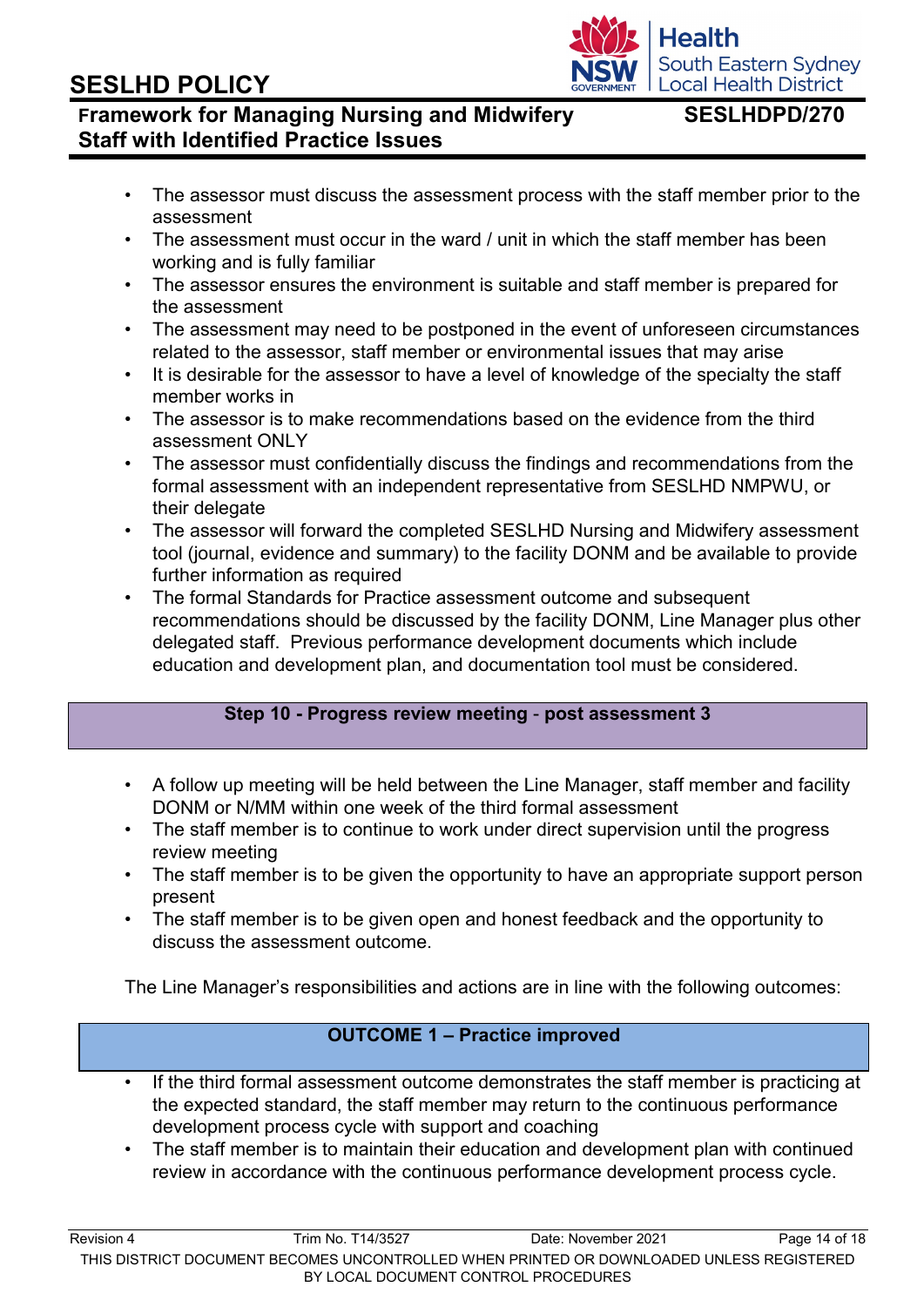# **Framework for Managing Nursing and Midwifery SESLHDPD/270 Staff with Identified Practice Issues**

**South Eastern Sydney Local Health District** 

**Health** 

### **OUTCOME 2 – Practice remains below expected standard**

- The Line Manager must discuss the staff member's progress with the relevant N/MM and facility DONM prior to the follow up meeting
- To increase the rigour of the process, decisions must be based on all sources of evidence as described in the [NMBA Framework for Assessing Standards for Practice](http://www.nursingmidwiferyboard.gov.au/Codes-Guidelines-Statements/Codes-Guidelines/Framework-for-assessing-national-competency-standards.aspx)
- If the third formal assessment outcome demonstrates the staff member is practicing below the expected standard benchmark of an RN/M EN, the staff member will be advised that AHPRA will be notified by the facility DONM
- The staff member must be advised as a risk management strategy they will be suspended from duty pending the decision of the Chief Executive regarding ongoing employment
- The facility DONM must notify the General Manager, and prepare all required documentation for submission to the LHD DNM. The LHD DNM will then forward the documentation to the Chief Executive. AHPRA will then be notified
- Notes from each meeting must be documented, validated by all present by signing, and copies made available
- Ensure the staff member receives structured regular support and coaching
- Offer EAP counselling to all SESLHD staff involved in the process
- Advise that support and advice may be available from professional bodies such as NSWNMA
- If the staff member resigns following their third formal assessment and their practice was below the expected standard, the facility DONM is to be notified. The facility DONM must notify the General Manager, and prepare all required documentation for submission to the LHD DNM. The LHD DNM will then forward the documentation to the Chief Executive. AHPRA will then be notified
- The staff member must be advised if any of the above processes are enacted.

### **OUTCOME 3 – Practice is considered high risk**

If the formal assessment outcome demonstrates the staff member is negligent, careless, inefficient or incompetent in the discharge of their duties, and their practice is found to be unsafe, the staff member is to be managed in accordance with [NSW Ministry of Health](https://www1.health.nsw.gov.au/pds/Pages/doc.aspx?dn=PD2018_031) Policy Directive - PD2018 031 Managing Misconduct. The Line Manager should complete a risk assessment. The facility DONM will notify the General Manager and LHD DNM who will then notify the Chief Executive and AHPRA. In NSW, AHPRA will refer the notification to the appropriate organisation *-* [AHPRA Notification Form.](https://www.ahpra.gov.au/Notifications/Make-a-Notification.aspx)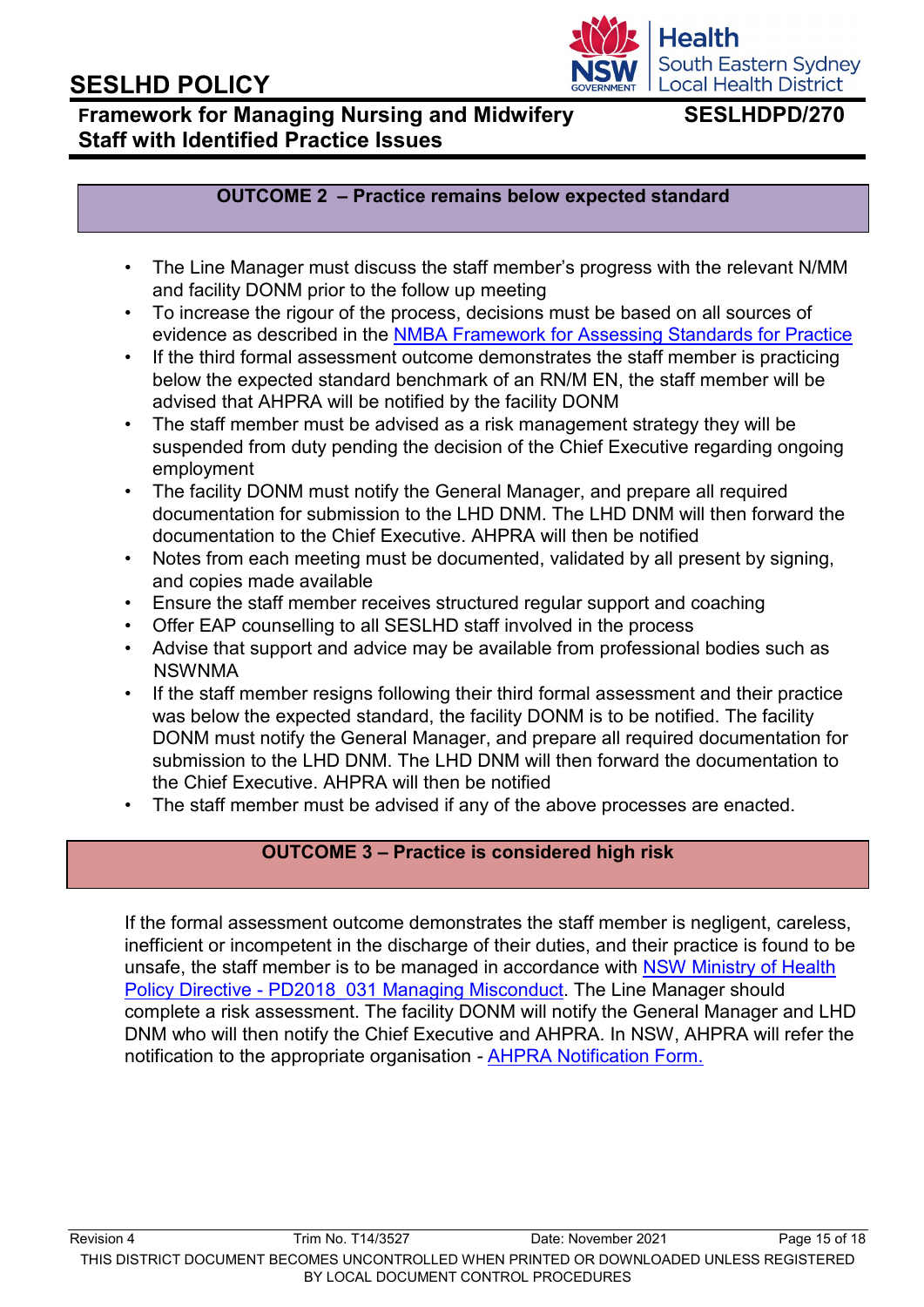

## **Framework for Managing Nursing and Midwifery SESLHDPD/270 Staff with Identified Practice Issues**

### **6. DOCUMENTATION**

- [AHPRA Notification Form](https://www.ahpra.gov.au/Notifications/Make-a-Notification.aspx)
- **[SESLHD Clinical Assessment Tool for Enrolled Nurses](http://seslhnweb/Forms_and_Templates/Forms/default.asp#Nursing_and_Midwifery)**
- [SESLHD Clinical Assessment Tool for Registered Midwives](http://seslhnweb/Forms_and_Templates/Forms/default.asp#Nursing_and_Midwifery)
- [SESLHD Clinical Assessment Tool for Registered Nurses](http://seslhnweb/Forms_and_Templates/Forms/default.asp#Nursing_and_Midwifery)
- **[SESLHD Documentation Tool](http://seslhnweb/Forms_and_Templates/Forms/default.asp#Nursing_and_Midwifery)**
- [SESLHD Education and Development Plan Enrolled Nurses](http://seslhnweb/Forms_and_Templates/Forms/default.asp#Nursing_and_Midwifery)
- [SESLHD Education and Development Plan Registered Midwives](http://seslhdweb.seslhd.health.nsw.gov.au/Forms_and_Templates/Forms/default.asp#Nursing_and_Midwifery)
- **[SESLHD Education and Development Plan Registered Nurses](http://seslhdweb.seslhd.health.nsw.gov.au/Forms_and_Templates/Forms/default.asp#Nursing_and_Midwifery)**
- **[SESLHD Risk Assessment Tool](http://seslhnweb/Forms_and_Templates/Forms/default.asp#Nursing_and_Midwifery)**
- [SESLHD Self -Assessment Tool Enrolled Nurses](http://seslhdweb.seslhd.health.nsw.gov.au/Forms_and_Templates/Forms/default.asp#Nursing_and_Midwifery)
- [SESLHD Self-Assessment Tool Registered Midwives](http://seslhdweb.seslhd.health.nsw.gov.au/Forms_and_Templates/Forms/default.asp#Nursing_and_Midwifery)
- [SESLHD Self-Assessment Tool Registered Nurses](http://seslhdweb.seslhd.health.nsw.gov.au/Forms_and_Templates/Forms/default.asp#Nursing_and_Midwifery)
- **[Template Letter 1](http://seslhnweb/Forms_and_Templates/Templates/NM.asp)**
- [Template Letter 2](http://seslhnweb/Forms_and_Templates/Templates/NM.asp)
- [Template Letter 3](http://seslhnweb/Forms_and_Templates/Templates/NM.asp)
- **[Template Letter 4](http://seslhnweb/Forms_and_Templates/Templates/NM.asp)**

### **7. REFERENCES**

- [HETI Clinical Supervision Superguide](https://www.heti.nsw.gov.au/education-and-training/our-focus-areas/nursing-and-midwifery/nursing-and-midwifery-superguide) for Nurses and Midwive[s](https://www.heti.nsw.gov.au/education-and-training/our-focus-areas/nursing-and-midwifery/nursing-and-midwifery-superguide)
- [NSW Ministry of Health Policy Directive -](https://www1.health.nsw.gov.au/pds/Pages/doc.aspx?dn=PD2018_031) PD2018\_031 Managing Misconduc[t](https://www1.health.nsw.gov.au/pds/Pages/doc.aspx?dn=PD2018_031)
- [NSW Ministry of Health Policy Directive -](https://www1.health.nsw.gov.au/pds/Pages/doc.aspx?dn=PD2018_032) PD2018 032 Managing Complaints and [Concerns](https://www1.health.nsw.gov.au/pds/Pages/doc.aspx?dn=PD2018_032) [about Clinicians](https://www1.health.nsw.gov.au/pds/Pages/doc.aspx?dn=PD2018_032)
- Nursing and [Midwifery Board of Australia -](http://www.nursingmidwiferyboard.gov.au/Codes-Guidelines-Statements/Codes-Guidelines/Framework-for-assessing-national-competency-standards.aspx) [Framework for assessing Standards for](http://www.nursingmidwiferyboard.gov.au/Codes-Guidelines-Statements/Codes-Guidelines/Framework-for-assessing-national-competency-standards.aspx) [Practice for Registered Nurses, Enrolled Nurses and Midwives](http://www.nursingmidwiferyboard.gov.au/Codes-Guidelines-Statements/Codes-Guidelines/Framework-for-assessing-national-competency-standards.aspx)
- [Nursing and Midwifery Board of Australia Standards / Standards for Practice](http://www.nursingmidwiferyboard.gov.au/Codes-Guidelines-Statements/Professional-standards.aspx) [Registered Midwife, Registered Nurse and Enrolled Nurse](http://www.nursingmidwiferyboard.gov.au/Codes-Guidelines-Statements/Professional-standards.aspx)
- [Nursing and Midwifery Council of NSW](http://www.hpca.nsw.gov.au/Nursing-and-Midwifery-Council/About-Us/Committees--Panels-and-Tribunals/Statutory-Adjudication-Bodies/Impaired-Registrants-Panels/default.aspx)
- [SESLHDBR/038 Framework for managing staff with identified practice issues -](https://www.seslhd.health.nsw.gov.au/policies-and-publications/functional-group/90) [Assessor Criteria](https://www.seslhd.health.nsw.gov.au/policies-and-publications/functional-group/90)
- [SESLHDPR/415 Performance and Talent Procedure](https://www.seslhd.health.nsw.gov.au/policies-and-publications/functional-group/100)
- [SESLHDPR/212 Work Health and Safety -](https://www.seslhd.health.nsw.gov.au/policies-and-publications/functional-group/104) Risk Management Procedur[e](https://www.seslhd.health.nsw.gov.au/policies-and-publications/functional-group/104)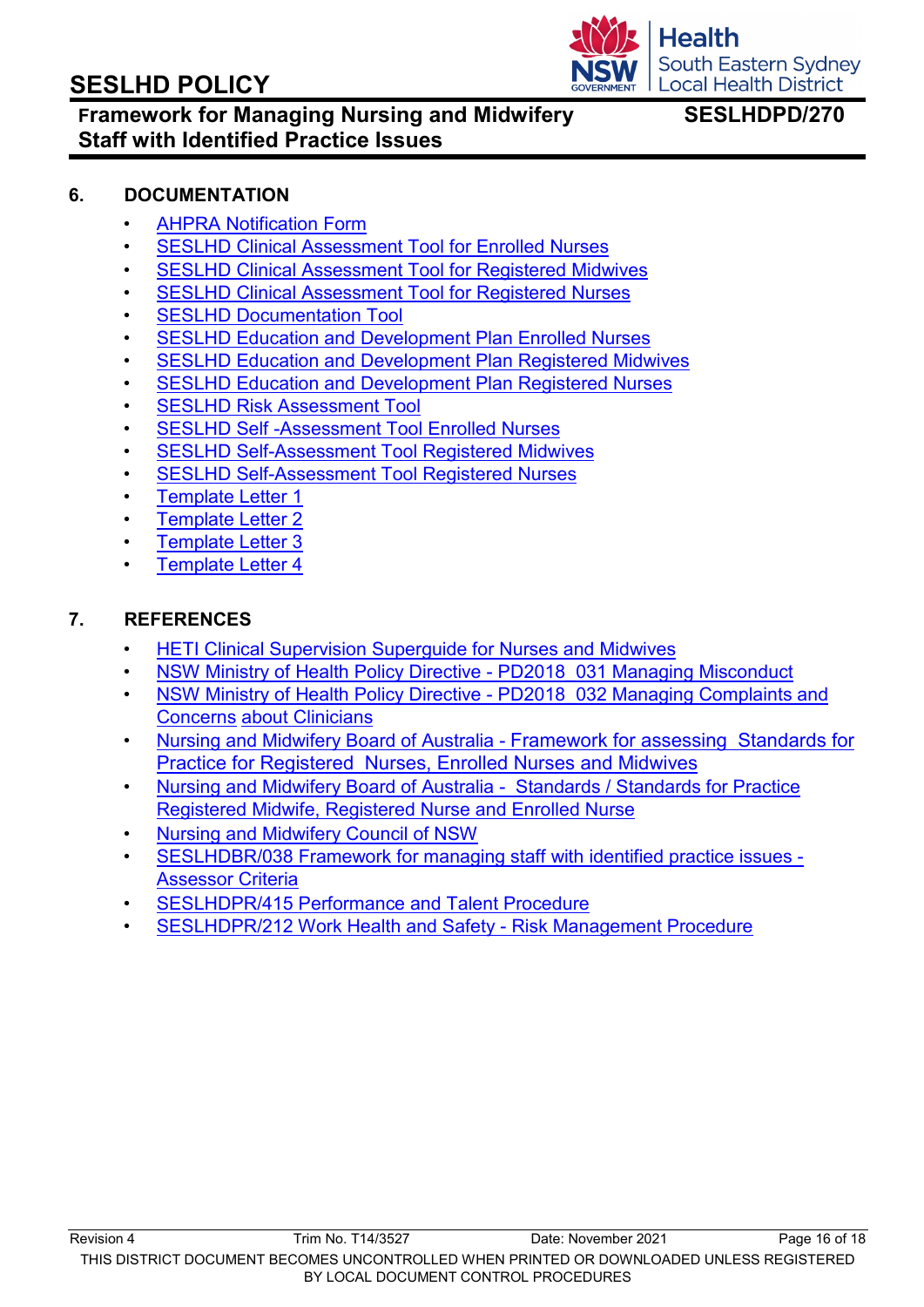# **Health** South Eastern Sydney<br>Local Health District

# **SESLHD POLICY**

# **Framework for Managing Nursing and Midwifery SESLHDPD/270 Staff with Identified Practice Issues**

## **8. REVISION AND APPROVAL HISTORY**

<span id="page-17-0"></span>

| Date              | Revision No.   | Author and Approval                                                                                                                                                                                                                                                        |
|-------------------|----------------|----------------------------------------------------------------------------------------------------------------------------------------------------------------------------------------------------------------------------------------------------------------------------|
| <b>Nov 13</b>     |                | Approved by DET in November 2013                                                                                                                                                                                                                                           |
| Feb 2014          | 1              | Developed by Nursing and Midwifery Practice and Workforce Unit and<br>Director of Nursing and Midwifery                                                                                                                                                                    |
| December<br>2015  | 1              | As requested by Karen Tuqiri, the footer on the policy has been updated to<br>include current wording style. Footer on Forms linked to policy also updated.<br>No other updates, policy and forms republished.                                                             |
| March<br>2016     | $\overline{2}$ | Revisions in response to feedback from facilities, Industrial Relations<br>Commission and NSW Nursing and Midwifery Council, publication of NMBA<br>standards for practice for Enrolled nurses, adjustments to governance and<br>commencement of SESLHD assessor training. |
| May 2018          | 3              | Policy review and updates by SESLHD Nursing & Midwifery Practice and<br>Workforce Unit and Nurse Managers Education SESLHD.                                                                                                                                                |
| September<br>2018 | 3              | MoH Policy links updated following NSW Health policy updates. Additional<br>external reference added: Managing Complaints and Concerns about<br>Clinicians, PD2018_032.                                                                                                    |
| November<br>2018  | 3              | Minor review processed by Executive Services prior to publishing.                                                                                                                                                                                                          |
| November<br>2021  | 4              | Minor review: updates by SESLHD Nursing & Midwifery Practice and<br>Workforce Unit and Nurse Managers Education SESLHD. Endorsed by<br>Executive Sponsor.                                                                                                                  |